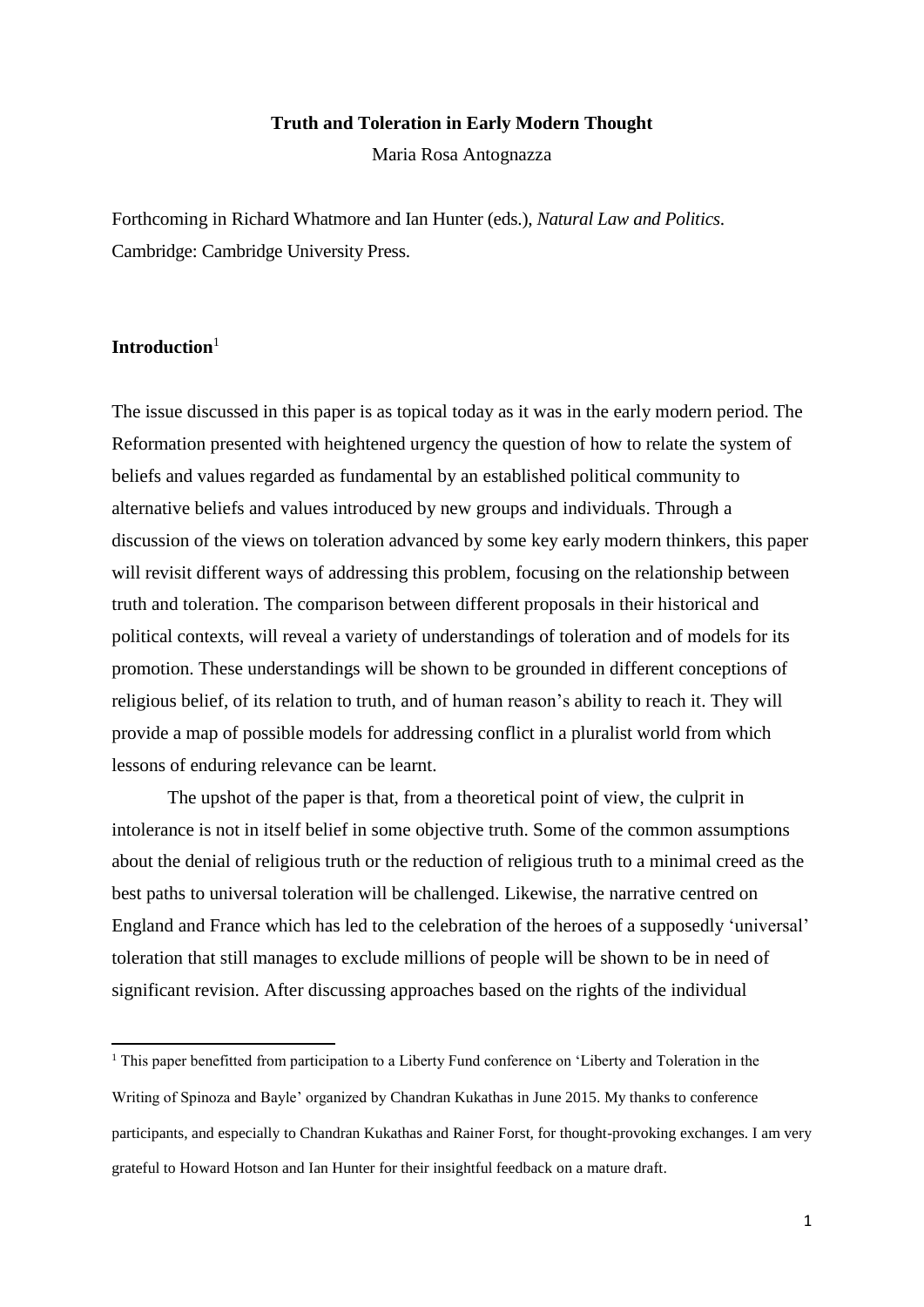conscience and on the unknowability of religious truths above human reason, the paper will finally investigate whether grounds for a general and principled theory of toleration can be found in religious truth itself and, following the tradition of natural law, in some universal truth discoverable by natural reason.

## **The denial of religious truth as a path to toleration**

With the outbreak of the Protestant reformation in the early sixteenth century, the clash between diverse religious communities and their systems of beliefs and values intensified. If the horror of early modern wars and persecutions ultimately resulted from disagreement about the objective truth of some fine points of theology, it is tempting to conclude that one straight-forward way to avoid such disasters in the future would be the elimination of the very notion of religious truth. Such an elimination could be pursued in a number of ways. For instance, once could argue that there is some sort or another of objective truth, just not a *religious* one. Voltaire's witty depiction of religious sects in the *Lettres Philosophiques*  (1734) went a long way toward suggesting that the best basis for toleration was a throughgoing scepticism toward any claim to truth of alleged divine revelations. If there is any religious truth, Voltaire claimed in the article "Foi" (Faith) of his *Dictionnaire philosophique*  (1764), this is discovered by reason not by faith:

It is evident to me that there is a necessary, eternal, supreme, intelligent being. This is not a matter of faith, but of reason. I have no merit in thinking that this eternal, infinite being, who is virtue, goodness itself, wants me to be good and virtuous. Faith consists in believing, not what appears to be true, but what appears to our understanding to be false.<sup>2</sup>

A more radical, and philosophically more original, denial of any pretence of faith to truth had already been proposed by Baruch Spinoza.<sup>3</sup> Spinoza had himself suffered religious

 $\overline{a}$ 

<sup>2</sup> Voltaire, *Philosophical Dictionary*, trans. and ed. by T. Besterman (Harmondsworth, 1971), p. 208.

<sup>&</sup>lt;sup>3</sup> In an interesting article comparing Spinoza and Lodewijk Meyer on the issue of toleration, Jacqueline Lagrée argues that Spinoza, qua philosopher, is not especially tolerant since he thinks to know what is true. As a 'theologian', however, he can be tolerant precisely because he firmly separates theology (or faith) and truth. See Jacqueline Lagrée, 'Théologie et Tolérance: Louis Meyer et Spinoza', *Revue de théologie et de philosophie*, 134 / 1 (2002), 15-28.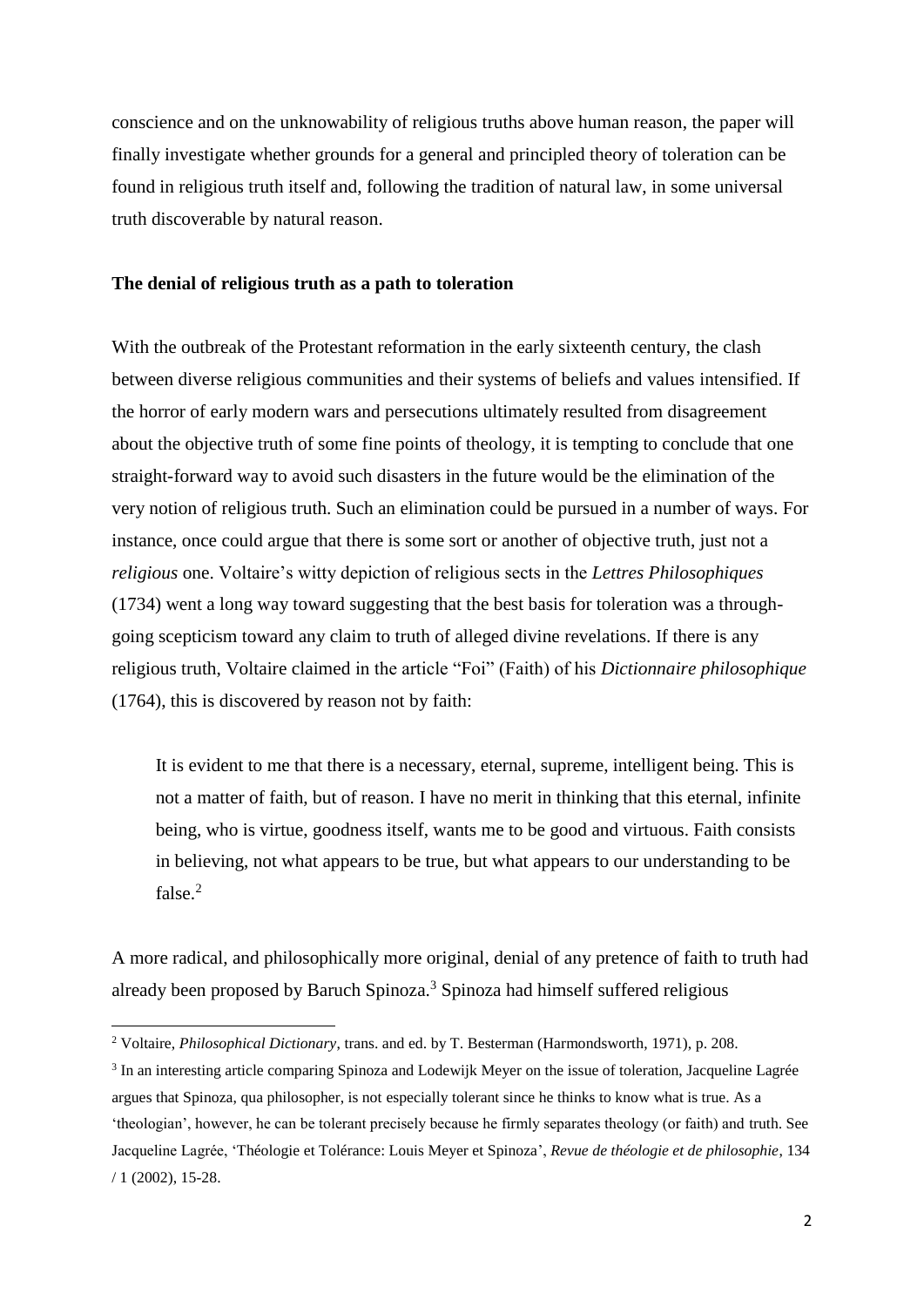persecution. Born in Amsterdam on 24 November 1632, he belonged to the Portuguese-Jewish community of so-called 'Marranos,' that is, Jews forced to convert to Catholicism who had fled their country to be able to worship in accordance with Judaism. On 27 July 1656, the twenty-three year old Spinoza was "excommunicated and expelled from the people of Israel" by the Sephardic community of Amsterdam. The *Cherem* (or ban) read in the synagogue "cursed and damned" him in the harshest terms for his "evil ways," "abominable heresies," and "monstrous deeds." As a result, no one was to "communicate with him, neither in writing, nor accord him any favour nor stay with him under the same roof nor come within four cubits in his vicinity; nor … read any treatise composed or written by him."<sup>4</sup>

In the event, plenty of people did read the treatise published anonymously by Spinoza in 1670 in Amsterdam under the title of *Tractatus Theologico-Politicus*. Against the backdrop of the developing metaphysical theses of his *Ethica*, <sup>5</sup> Spinoza advocated the most radical separation between faith and reason, theology and philosophy. Truth, he argued, belongs only to philosophy; faith and theology are concerned instead only with obedience and piety:

between faith and theology on the one side and philosophy on the other there is no relation and no affinity, a point which must now be apparent to everyone who knows the aims and bases of these two faculties, which are as far apart as can be. The aim of philosophy is, quite simply, truth, while the aim of faith, as we have abundantly shown, is nothing other than obedience and piety. Again, philosophy rests on the basis of universally valid axioms, and must be constructed by studying Nature alone, whereas faith is based on history and language, and must be derived only from Scripture and revelation[.] 6

Thus, each person's faith "is to be regarded as pious or impious not in respect of its truth or falsity, but as it is conducive to obedience or obstinacy."<sup>7</sup> Faith was defined "as the holding

 $\overline{a}$ 

<sup>4</sup> Quoted from Steven Nadler, *Spinoza: A Life* (Cambridge: Cambridge University Press, 1999), pp. 120-1.

<sup>&</sup>lt;sup>5</sup> The *Ethica* appeared posthumously in 1677 in Amsterdam, shortly after the death of Spinoza. Spinoza had been working on it since the early 1660s and the manuscript circulated amongst his friends.

<sup>6</sup> Baruch Spinoza, *Tractatus Theologico-Politicus*, chap. 14 (hereafter *TTP*; quotations from Samuel Shirley's translation in Spinoza, *Complete Works* (Indianapolis: Hackett, 2002), pp. 385-585, here p. 519). <sup>7</sup> *TTP*, chap.14 (p. 517).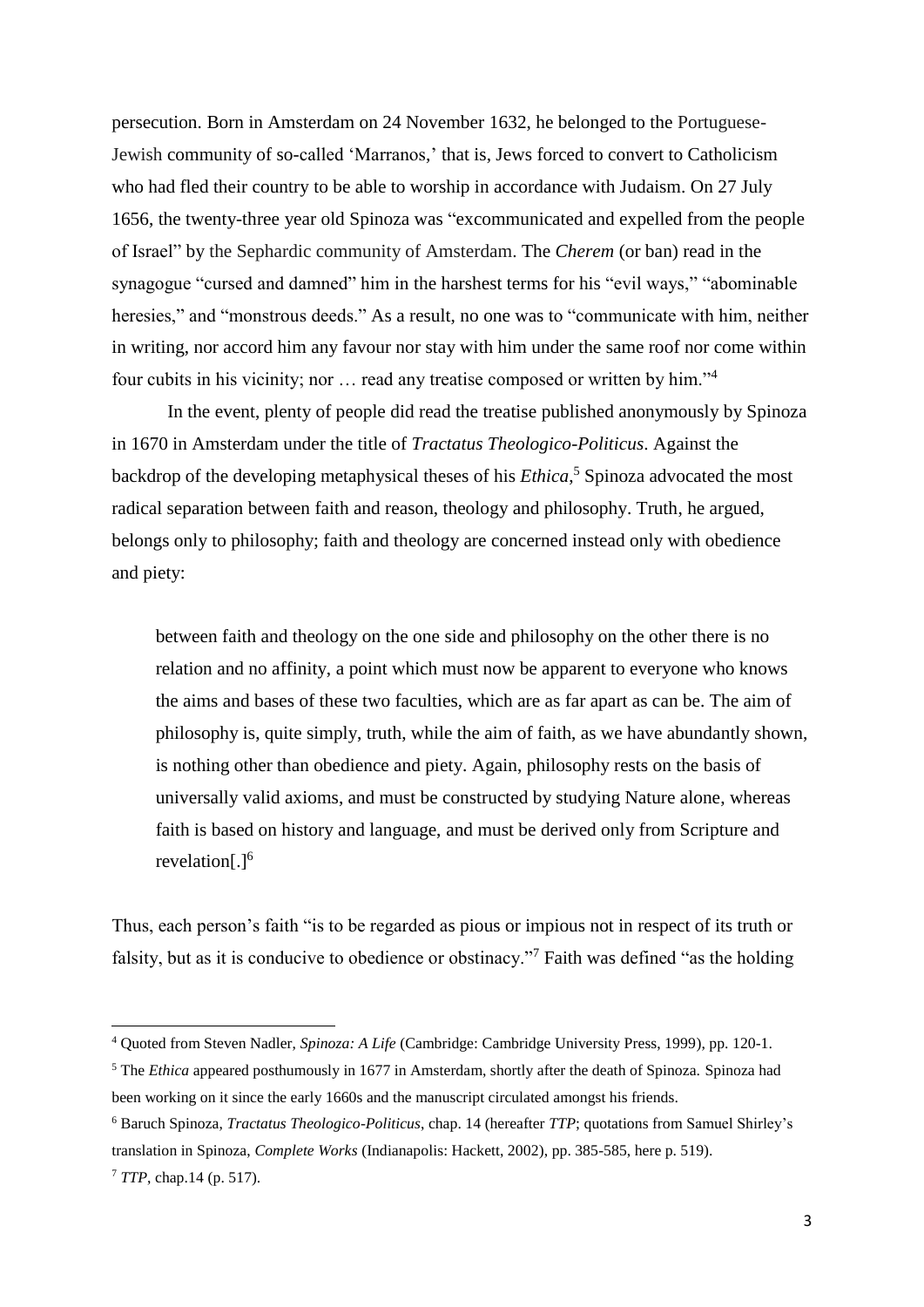of certain beliefs about God such that, without these beliefs, there cannot be obedience to God."<sup>8</sup> From this separation followed, for Spinoza, that

faith allows to every man the utmost freedom to philosophise, and he may hold whatever opinions he pleases on any subjects whatsoever without imputation of evil. It condemns as heretics and schismatics only those who teach such beliefs as promote obstinacy, hatred, strife and anger, while it regards as faithful only those who promote justice and charity to the best of their intellectual powers and capacity.<sup>9</sup>

In brief, provided that religious beliefs led to obedience and piety, it did not matter what one believed since, in any case, such beliefs did not have to do with truth. Nonetheless, Spinoza went on to identify the only dogmas which "a catholic or universal faith" should contain, namely "those dogmas which obedience to God *absolutely demands*, and without which such obedience is *absolutely impossible*." <sup>10</sup> These dogmas

must all be directed (as evidently follows from what we have demonstrated …) to this one end: that there is a Supreme Being who loves justice and charity, whom all must obey in order to be saved, and must worship by practising justice and charity to their neighbour. From this, all the tenets of faith can readily be determined, and they are simply as follows: 1. God, that is, a Supreme Being, exists, supremely just and merciful [...] 2. God is one alone. No one can doubt that this belief is essential for complete devotion […] 3. God is omnipresent […] 4. God has supreme right and dominion over all things … All are required to obey him absolutely … 5. Worship of God and obedience to him consists solely in justice and charity, or love towards one's neighbour. 6. All who obey God by following this way of life, and only those, are saved … 7. God forgives repentant sinners. …<sup>11</sup>

Consistently with the divorce between faith and truth, the chief criterion for the identification of these dogmas was not their truth but their being conducive to obedience. Spinoza's

<sup>8</sup> *TTP*, chap.14 (p. 516).

<sup>9</sup> *TTP*, chap.14 (p. 519).

<sup>10</sup> *TTP*, chap.14 (p. 517). My emphasis.

<sup>11</sup> *TTP*, chap.14 (pp. 517-8).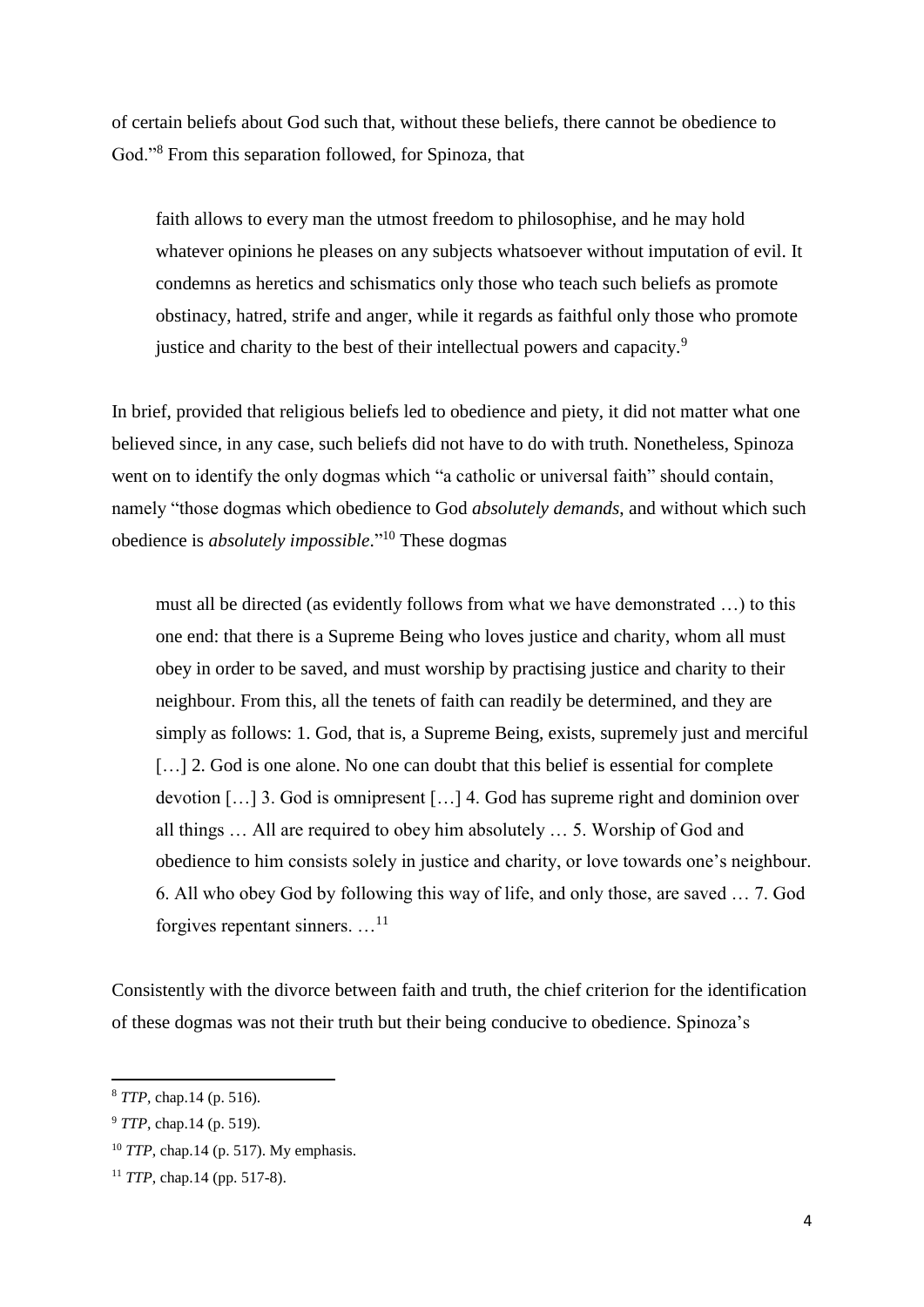philosophical investigation culminating in the *Ethica* made abundantly clear that God is not really a personal being with moral attributes such as justice and mercy. *Belief* in such a being, however, was to be commended since it led those incapable of reaching truth to charity and love of the neighbour, motivated by obedience to a God imagined as just and merciful.

One may wonder, however, to which extent such divorce is in itself conducive to a general and principled theory of toleration. Spinoza clearly thought that there are plenty of truths which reason and philosophy can reach. They include, for instance, the claim that without such dogmas as the unicity of God "obedience is absolutely impossible". It seems, therefore, that polytheist religious beliefs are not acceptable even if it is not their *truth* which is at issue. In other words, whether there is, or there is not, such a thing as religious *truth* is in itself neutral as regards toleration since the matter at hand is not whether some position is, or is not, objectively true, but whether what one *believes* to be true can be tolerated.

In fact, if one turns to Spinoza's actual recommendations for the way in which a government should deal with religion, one finds that they are far from an inclusive policy of toleration of a plurality of religious beliefs and their expressions. According to Spinoza, "it is established both by reason and experience that the divine law is entirely dependent on the decrees of rulers". Therefore, "sovereigns are the interpreters of religion and piety."<sup>12</sup> It is "the duty of the sovereign alone to decide what form piety towards one's neighbour should take, that is, in what way every man is required to obey God. … Therefore no one can practice piety aright nor obey God unless he obeys the decrees of the sovereign in all things". <sup>13</sup> Thus, "whether a man be a citizen or an alien, a person in private station or one holding command over others, if the sovereign condemns him to death or declares him an enemy, no subject is permitted to come to his assistance."<sup>14</sup> As for the view that the sphere of

<sup>&</sup>lt;sup>12</sup> *TTP*, chap.19 (p. 560). A similar position is supported by Thomas Hobbes, whose work had a seminal influence on Spinoza. According to Hobbes, the sovereign embodies the unity of church and state. The power and authority to withdraw or grant religious toleration rests solely on him. Toleration is not a good in itself but a means to an end, namely, it may be granted when needed for the preservation of peace. Moreover, the sovereign dictates the form of public worship, and has the right to shape the opinions of the citizens through whatever means are deemed necessary. Cf. Rainer Forst, *Toleration in Conflict: Past and Present*, trans. by Ciaran Cronin (Cambridge: Cambridge University Press, 2013), pp. 188-96.

<sup>13</sup> *TTP*, chap.19 (p. 561).

<sup>14</sup> *TTP*, chap.19 (p. 561).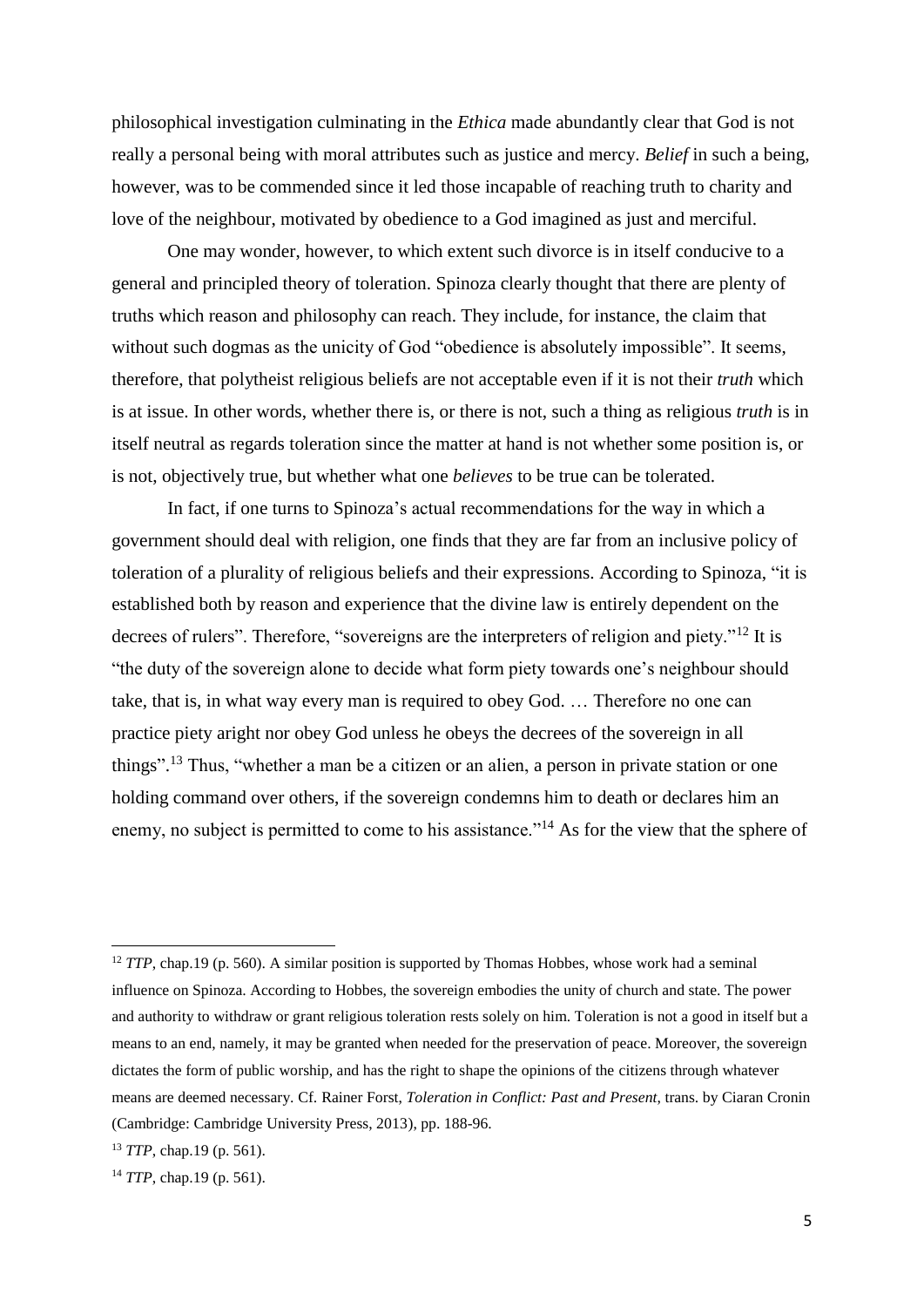competence of religious and civic authorities should be distinguished, Spinoza refused even to discuss the matter. 15

Moreover, he claimed, "devotion to one's country is the highest form of devotion".<sup>16</sup> Before adopting Spinoza as the standard-bearer of modernity one should carefully consider the danger of transforming this "devotion" into an authoritarian form of secular religion, attested only too often in the past and by no means absent from the present.

To be sure, Spinoza was clear that freedom of thought is inalienable. Hobbes had already drawn attention to the difference between inner faith (*fides*), which cannot be compelled, and external profession, which can (and, for Hobbes, should) be enforced as a merely external act of obedience to the worship prescribed by the sovereign.<sup>17</sup> In a similar way, Spinoza distinguished between "inward worship of God" and "outward forms of religion":

I speak expressly of acts of piety and the outward forms of religion, not of piety itself and the inward worship of God, or of the means whereby the mind is inwardly led to worship God in sincerity of heart; for inward worship of God and piety itself belong to the sphere of individual right  $\ldots$  which cannot be transferred to another.<sup>18</sup>

However, as he would have known from his own Jewish upbringing (and, more specifically, from the Marranos experience), the public and socially shared worship of one's religious beliefs may well be integral to those very religious beliefs. It would not do, therefore, to say that anyone is completely free to believe whatever they wish and *inwardly* worship whichever way they want, if their religious beliefs include the need to worship publically,<sup>19</sup>

<sup>&</sup>lt;sup>15</sup> *TTP*, chap.19 (p. 562): "As for the arguments by which my opponents seek to separate religious right from civic right, maintaining that only the latter is vested in the sovereign while the former is vested in the universal church, these are of no account, being so trivial as not even to merit refutation."

<sup>16</sup> *TTP*, chap.19 (p. 560).

<sup>17</sup> Thomas Hobbes, *Leviathan*, ed. by Noel Malcolm (Oxford: Clarendon Press, 2012), vol. 3, chap. 42, pp. 782- 7.

<sup>18</sup> *TTP*, chap.19 (p. 558).

<sup>19</sup> Cf. John Locke, *A Letter concerning Toleration* (London: Awnsham Churchill, 1689), p. 9: "A Church then I take to be a voluntary Society of Men, joining themselves together of their own accord, in order to the publick worshipping of God, in such manner as they judge acceptable to him, and effectual to the Salvation of their Souls"; p. 12: "The End of a Religious Society … is the Publick Worship of God". Cf. also pp. 27-30.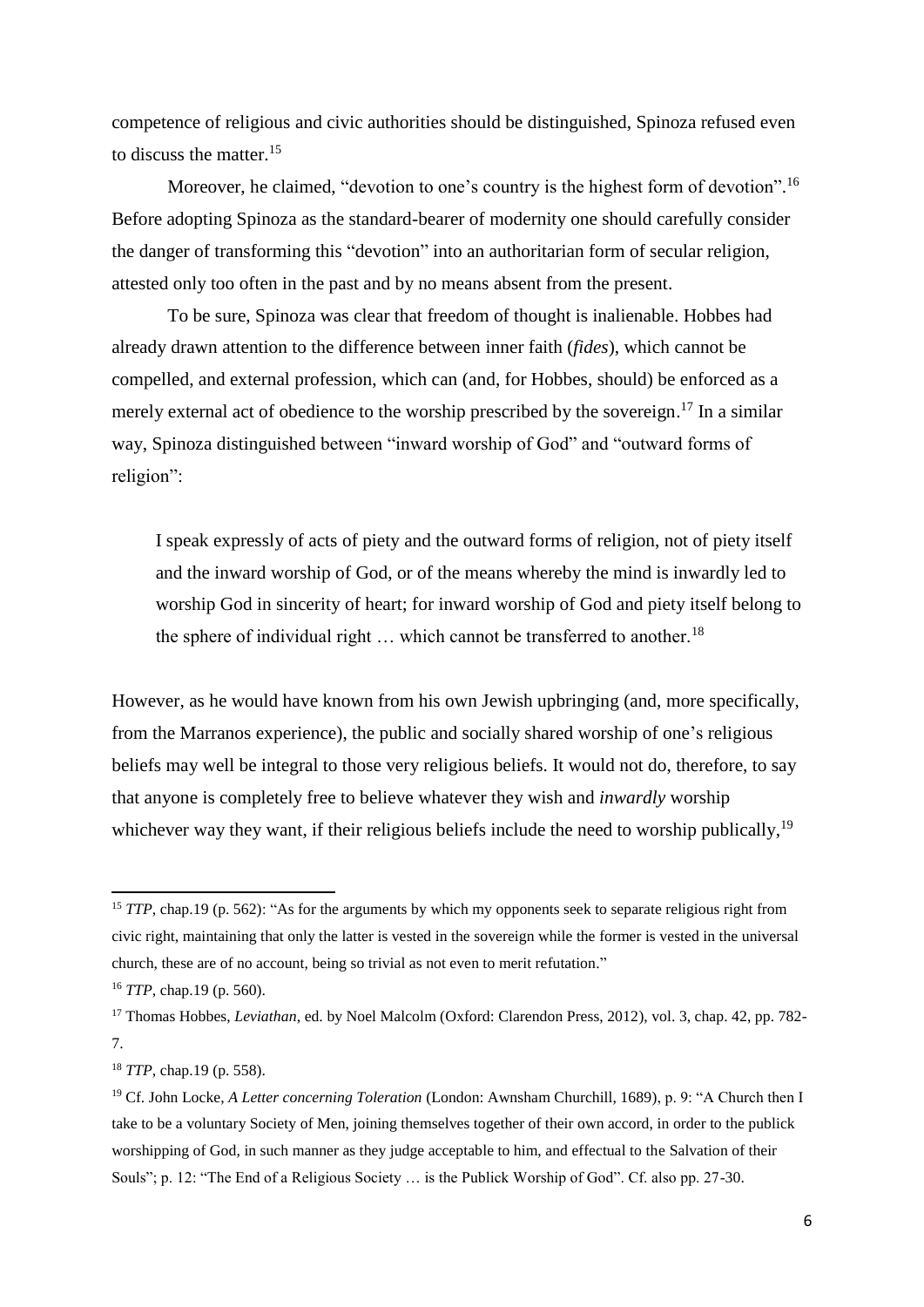or if their beliefs require them to refrain from the public worship of false gods, even if prescribed by the sovereign. Likewise, one may believe that "worship of God and obedience to him" *does not* "consists *solely* in justice and charity, or love towards one's neighbour"<sup>20</sup> but also and *essentially* in praying five times per day facing Mecca. Spinoza could reply that "as for other dogmas, every man should embrace those that he, being the best judge of himself, feels will do most to strengthen him in love of justice;"<sup>21</sup> but this does not quite capture the point of view of such believers. For the crux of their disagreement is precisely with the status of *adiaphora* bestowed upon what they believe to be, on the contrary, a practice essential to God's worship – a disagreement entailing the rejection of one of the dogmas of the (allegedly) universal faith according to which "worship of God and obedience to him consists *solely* in justice and charity".

Once again, whether such belief belongs, or does not belong, in the realm of applicability of the notion of truth, seems neutral to the question of whether such belief should be tolerated. Thus, should a sovereign allow, *in principle*, public worship which does not align with the religion of the land? It seems not, according to Spinoza. As for Hobbes, freedom of belief does not entail freedom of worship in which belief finds its expression. The enlightened philosopher who reads the *Ethica* will *know* that it does not matter in the least to engage in external acts of divine worship. The (seemingly largely fictional) followers of the 'universal' faith will *believe* it. The others will either be lucky enough to belong to the official state worship, or will be left with the (at least practical) intolerance of their beliefs. The view that 'truth' is an inapplicable category for any religious belief may even help account for Spinoza's willingness to let government a free hand in curbing and shaping acceptable worship. The fact that the government in question should be, ideally, a democracy does not seem to help either. That is, the fact that the rules of official worship are dictated not by a monarch but a government supported by a majority does not in itself advance the principled toleration of those who, precisely due to their status of minorities, are most in need of it.<sup>22</sup>

Historically, Spinoza's appeal to a drastically pared-down dogmatic content aimed not at truth but at a practical attitude was undoubtedly meant to promote the pacification of religious conflicts. His claim that "religious law" is dependent on the decision of "those who

<sup>20</sup> *TTP*, chap.14 (p. 518).

<sup>21</sup> *TTP*, chap.14 (p. 517).

<sup>22</sup> Cf. Forst, *Toleration in Conflict*, pp. 205-6.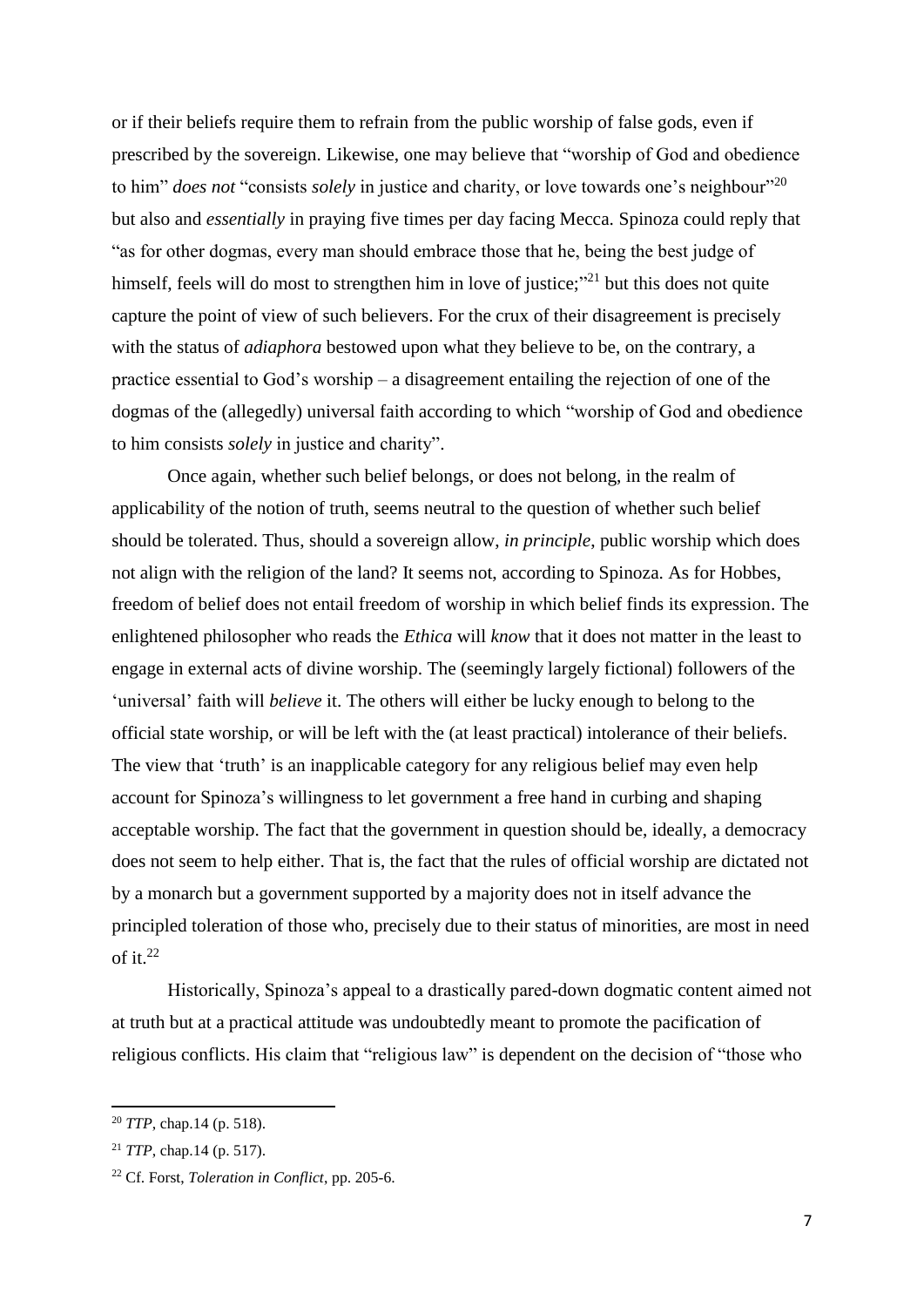hold the sovereign power" as the sole "interpreters of the divine law",<sup>23</sup> was historically aimed at thwarting, through the intervention of political authority, opposing religious factions which were threatening peace. As a universalizable rule, however, it was all too easily convertible into state-led religious repression and persecution.<sup>24</sup> In the Netherlands, the Remostrants (or Arminians) found at their own expenses that Arminius and Grotius's political theories, entrusting the *summa potestas* to the magistrate also in religious matters, did not result in the religious tolerance they were hoping for.<sup>25</sup> In England, the religious intolerance which followed the restoration of the Stuarts eventually convinced Locke to abandon his early view that the *jus circa sacra* falls on the sovereign as *Conservator Pacis*  and *Defensor Ecclesiae*. <sup>26</sup> In France, the same kind of absolutistic power of the sovereign advocated by Hobbes and Spinoza was used by Louis XIV to withdraw toleration from the Huguenots in the most notorious act of religious cleansing of the seventeenth century.

For someone prizing state security above all, the view that, in any case, religion does not have anything to do with truth may even provide a comforting thought in a state-led programme of religious homogenization for the greater aim of stability.<sup>27</sup> At any rate, the denial of religious truth does not appear to provide, per se, a general and principled justification of toleration.

A possible way forward would be to argue that Spinoza did not go nearly far enough. One could maintain that, to lay the foundation of a truly tolerant society, he should have denied not only the existence of religious truth but the existence of any *objective* truth. A radically relativist position could take the view that 'truth' is a subjective notion or, at best, a merely social construct.

<sup>23</sup> *TTP*, chap.19 (pp. 557-8).

<sup>&</sup>lt;sup>24</sup> Cf. the critical appraisal of Spinoza's position by Forst, *Toleration in Conflict*, p. 206: "the price which Spinoza is ultimately willing to pay for the freedom to philosophise is a high one, specifically an absolute sovereign, a reduction of religious faith to ethical, and ultimately political, obedience, and restrictions on freedom of worship and action in general at the sole discretion of the sovereign."

<sup>25</sup> Cf. J. Arminius, *Articuli nonnulli*, 'De Magistratu' in *Opera theologica* (Leyden, 1629), p. 965 and H. Grotius's posthumous *De imperio Summarum Potestatum circa Sacra* (Paris, 1647).

<sup>26</sup> Cf. Locke's *Treatises on Government* of 1660 and 1662.

<sup>27</sup> Cf. Leibniz to Ernst von Hessen-Rheinfels, 4/14 August 1683 (in G. W. Leibniz, *Sämtliche Schriften und Briefe*, ed. by the Academy of Sciences of Berlin, series I-VIII (Darmstadt - Leipzig - Berlin, 1923 ff.), series I, vol. 3, p. 534 (hereafter A, followed by series, volume, and page).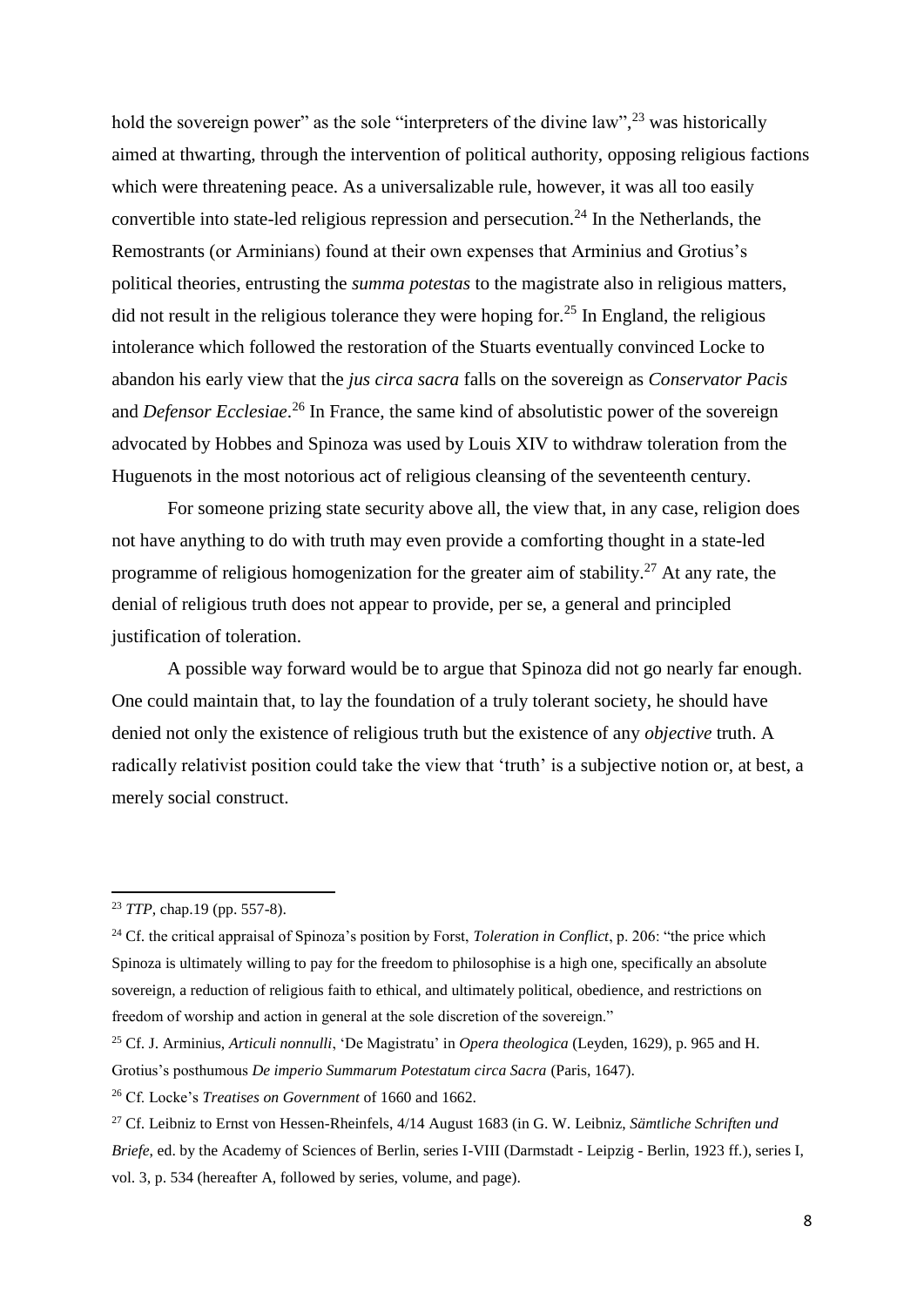The denial of *any* objective truth, however, is hard to sustain. Is it, for instance, an objective truth that there is no objective truth? An easier path is to claim, more modestly, that we are unable to know whether there is any objective truth and that we have to settle, therefore, on some socially or politically agreed 'truths'. The sceptical tradition rejuvenated in the sixteenth and seventeenth centuries by authors such as Michel de Montaigne, Pierre Charron, and François de la Mothe Le Vayer could be regarded as a more comprehensive basis for a dismantling of intolerant claims to objective truths.

But how does the status of being 'agreed truths' (as opposed to 'objective truths') advance toleration? Their status as 'agreed' seems in itself neutral in relation to toleration. How would it advance the cause of toleration to hold the socially agreed view (as opposed to its being objectively true) that atheists are incapable of morality and, therefore, cannot be tolerated? In fact, scepticism about rationally discoverable objective truths was not uncommonly paired with fideistic appeals to exclusive trust in revelation – and unmitigated fideism rarely proved to be a natural road to toleration.

## **The appeal to the individual conscience as a path to toleration**

A more promising option seems to stress that, whether or not there is some objective truth (and, in particular, some objective *religious* truth), what matters is the sincerity with which one holds what she believes to be the truth. As long as there is sincerity of conscience, there is no culpability, and therefore no ground for punishment, even if the belief which is held is objectively false. Moreover and most importantly, salvation requires sincerity of conscience. Conversely, hypocrisy is a sin. A forced conversion, far from compelling the converted to enter the gates of heaven, could jeopardize her eternal life even if the religion she embraced were the true one. As Locke crisply stated in his *Letter concerning Toleration* published in 1689:

No way whatsoever that I shall walk in, against the Dictates of my Conscience, will ever bring me to the Mansions of the Blessed. … Faith only, and inward Sincerity, are the things that procure acceptance with God. … In vain therefore do Princes compel their Subjects to come into their Church-communion, under pretence of saving their Souls. If they believe, they will come of their own accord; if they believe not, their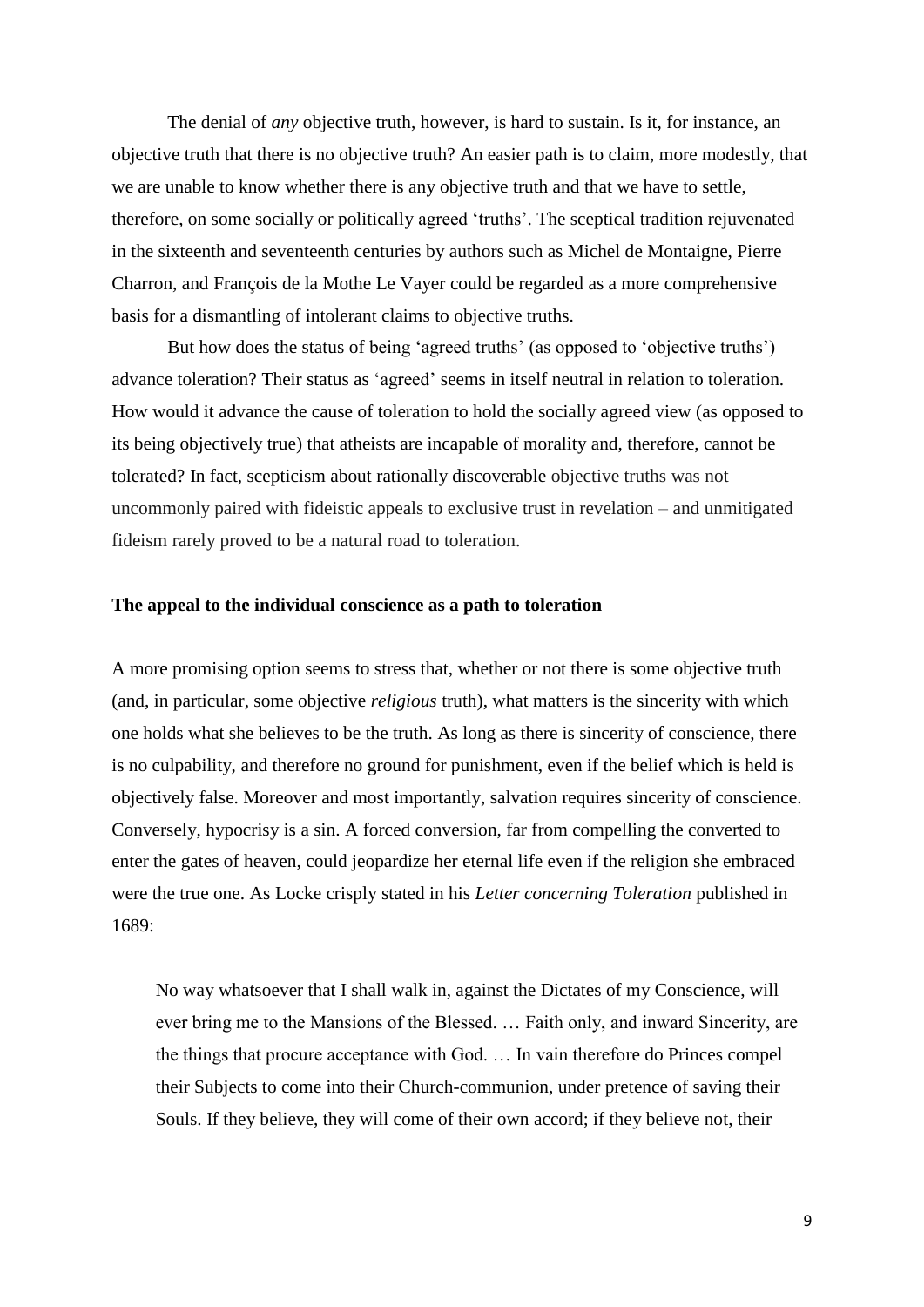coming will nothing avail them. … And therefore, when all is done, they must be left to their own Consciences.<sup>28</sup>

This was a position particularly consonant with the Protestant's stress on the direct relationship of the individual with God, based on the reading of Scripture without the mediation of a church and its doctrinal authority. In Locke's immediate environment, the rights of the individual conscience were forcefully defended by the architects of Anglican Latitudinarianism. William Chillingworth's *Religion of Protestants* (Oxford 1638) provided a clear and influential statement of the claim of an individual to direct access to the source of religious truth, the Bible, <sup>29</sup> while Benjamin Whichcote (whose sermons at St Lawrence Jewry in London were attended by Locke) preached the "*judicium discretionis*" as "the foundation of Protestancy".<sup>30</sup> During his exile in Holland in 1683-1688, Locke encountered a similar emphasis on the individual conscience in the Remonstrant circles to which his new friend, the theologian Philipp van Limborch, belonged. Simon Episcopius had already stated in the Remostrants's *Confessio* that the only obligation of "the conscience of the faithful" is to the "divine word".<sup>31</sup> Limborch's *Theologia Christiana* (Amsterdam 1686) reiterated the freedom of believers in their reading of Scripture and denounced as "a crime" the attempt to subject the individual conscience to anyone else but Jesus Christ.<sup>32</sup> Against the backdrop of the traditional doctrine of the distinction between the spiritual kingdom and the temporal kingdom,<sup>33</sup> these considerations played a key role in the development of Locke's conception of the church as a "free and voluntary Society," which no one should be forced to enter, or

<sup>28</sup> Locke, *Letter concerning Toleration*, pp. 26-7. This was a translation by William Popple of the original Latin version which had appeared earlier that year in Holland. Cf. Leibniz's letter of March 1685 to Landgraf Ernst von Hessen-Rheinfels (a Catholic convert from Calvinism) (A I, 4, 352): "One should not create hypocrites, since a true Huguenot is incomparably more worthy than a false Catholic and will sooner be saved without any doubt." Unless otherwise stated, translations are my own.

<sup>29</sup> See pp. 375-6.

<sup>30</sup> Cf. Benjamin Whichcote, *Second Letter* in Samuel Salter (ed.), *Moral and Religious Aphorisms collected from the Manuscript Papers of … Whichcote* (London, 1753), p. 56.

<sup>31</sup> See 'Praefatio' in *Confessio sive Declaratio, Sententiae Pastorum, qui in Foederato Belgio Remonstrantes vocantur*, 1622.

<sup>32</sup> Cf. Limborch, *Theologia Christiana*, Book V, chap. 63, § 25.

<sup>33</sup> For the appropriation of the two-kingdoms doctrine in Luther, see Forst, *Toleration in Conflict*, esp. pp. 118- 21.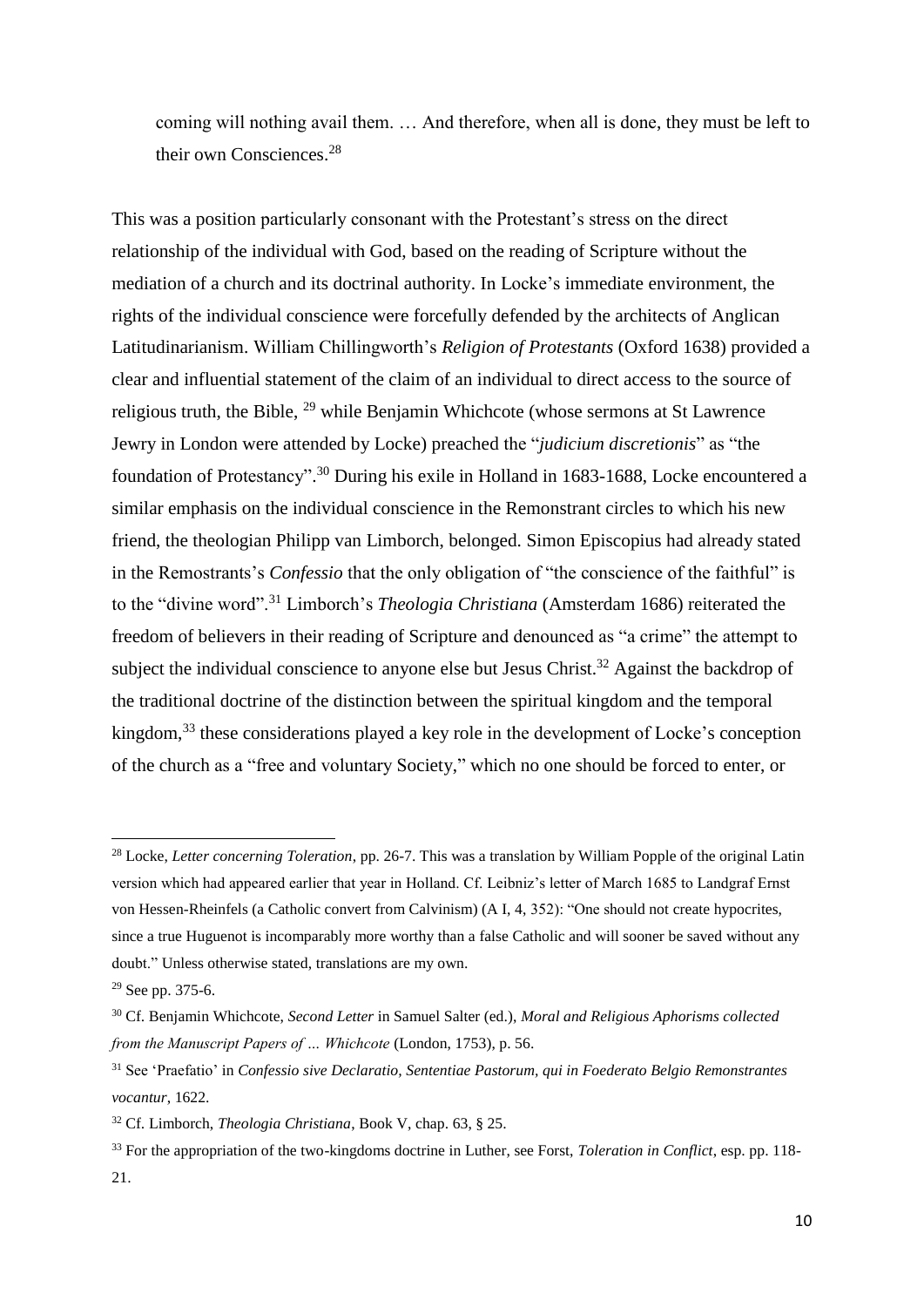into which no one should be forced to remain.<sup>34</sup> "Liberty remains to Men in reference to their eternal salvation," Locke maintained in the *Letter concerning Toleration*, "and that is, that every one should do what he in his Conscience is perswaded to be acceptable to the Almighty".<sup>35</sup>

From a different point of view, the focus on conscience converged with the traditional Roman Catholic distinction between material and formal heretics. According to this distinction (pressed especially by the Jesuits), those who believe objectively false doctrines in good conscience are merely material heretics and are not excluded from salvation. Only formal heretics, that is, those who consciously reject what they know to be the doctrine of the universal church, are worthy of damnation. As Leibniz pointed out to Roman Catholics, however, the latter appears to be a very rare case -- if there is such a case at all. Those who reject the doctrines of the Roman Church do not in fact believe it to be the truly catholic or universal church. Roman Catholics ought therefore to extend also to them the category of material heretics.<sup>36</sup> Indeed, Leibniz noted with approbation, "[t]he Jesuits have maintained that invincible ignorance excuses, and that therefore the sincere conscience of anyone is always the last judge down here, *in conscientiae foro*."<sup>37</sup> "If someone were to embrace truth in bad conscience," he went on to claim, "he could be said a formal, and not a material heretic; and would be worthy of punishment although he did not err". A bad conscience

<sup>34</sup> Locke, *Letter concerning Toleration*, pp. 9-10. Cf. Mario Sina, 'Tolleranza religiosa e scetticismo in Locke', *Vita e Pensiero*, 72/12 (1989), 839-850 and Mario Sina, 'Il cammino di Locke verso la dottrina della tolleranza religiosa' in Mario Sina (ed.), *La tolleranza religiosa: indagini storiche e reflessioni filosofiche* (Milan: Vita e Pensiero, 1991), pp. 199-222 (republished in Mario Sina, *Studi su John Locke* (Milan: Vita e Pensiero, 2015), pp. 123-34 and pp. 135-54).

<sup>35</sup> Locke, *Letter concerning Toleration*, p. 43. In the *Letter concerning Toleration*, Locke limited the sphere of competence of the Magistrate to "civil" or temporal interests, sharply excluding any extension to the care and salvation of souls (see especially pp. 6-9).

<sup>&</sup>lt;sup>36</sup> A I, 6, 164-65: "Mr Pellisson ... admits amongst material heretics only those who do not know, or do not believe, that the dogmas in matter of faith which they reject are the doctrine of the Catholic Church. If we apply this restriction to the Protestants we will find that they are of this number. … So it is not easy to prove to the Protestants that they deny what they know to be decided by the Catholic Church." Cf. also A I, 6, 165-8.  $37$  A I, 6, 94.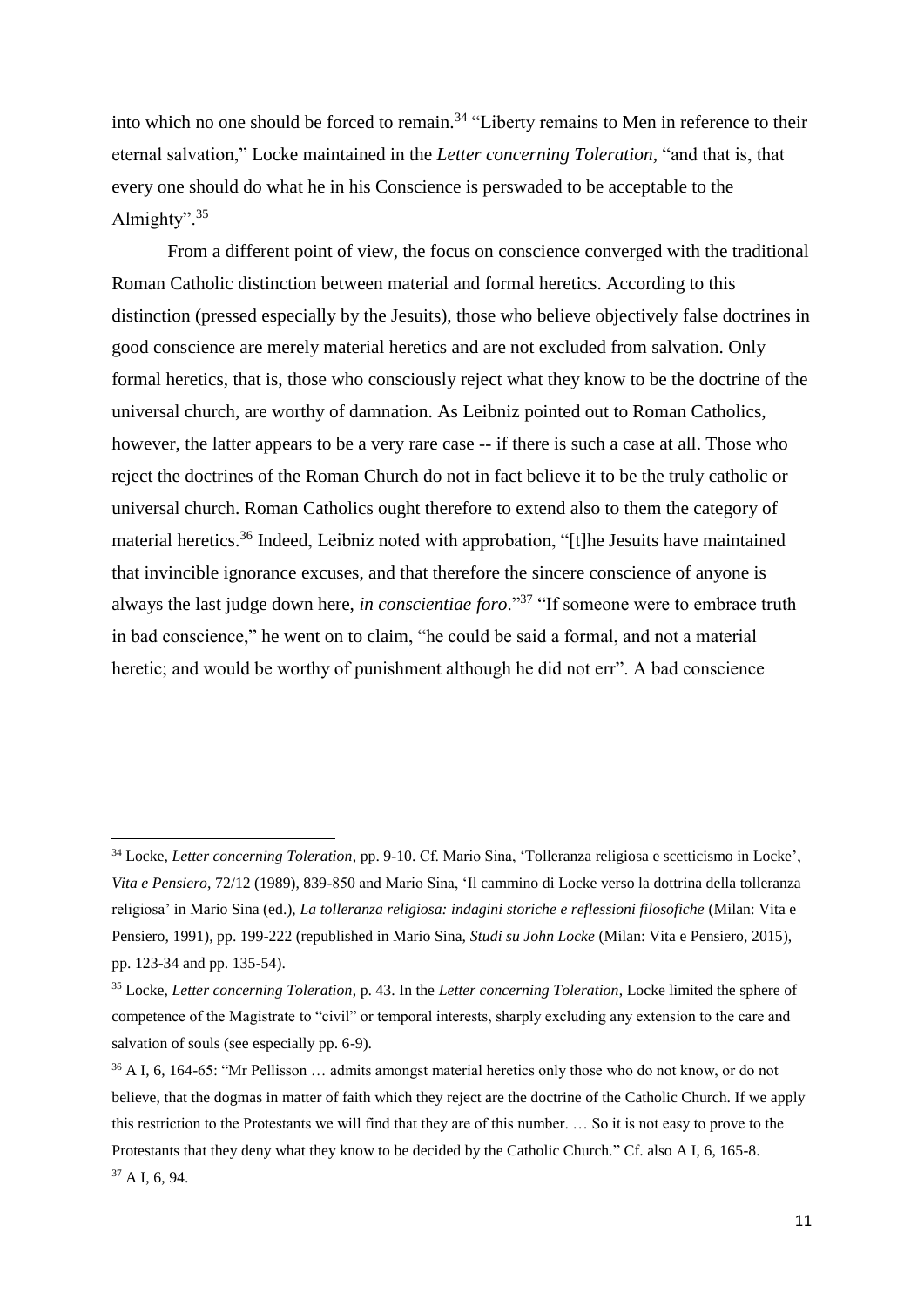[malum animum], as opposed to a false belief, is what "constitutes the formal nature of heresy."<sup>38</sup>

Arguably, the strongest epistemological underpinning of the non-culpability of an erroneous conscience was the doctrine (embraced by both Locke and Leibniz) of the nonvoluntariness of belief. "*Articles of Faith* … which are required only to be believed," Locke wrote in the *Letter concerning Toleration*, "cannot be imposed on any Church by the Law of the Land. For it is absurd that things should be enjoyned by Laws, which are not in men's power to perform. And to believe this or that to be true, does not depend upon our Will."<sup>39</sup> In the *Essay concerning Human Understanding*, which appeared the same year in which the *Letter concerning Toleration* was published, <sup>40</sup> Locke provided the full epistemological grounding of this claim. "As Knowledge, is no more arbitrary than Perception," Locke explained, so "Assent is no more in our Power than Knowledge. … And what upon full Examination I find most probable, I cannot deny my Assent to."<sup>41</sup> The will can influence belief only obliquely, that is, we can stop our enquiry, or fail to attend to supporting evidence,<sup>42</sup> or turn "our attention away from a disagreeable object so as to apply ourselves to something else which we find pleasing; so that by thinking further about the reasons for the side which we favour, we end up by believing it to be most likely."<sup>43</sup> Culpability may lie in our refusal to attend to reasons and to employ fully our faculties of knowledge and judgement in the search of truth, but not in our believing what seems to us true on the basis of an

<sup>38</sup> *De Haeresi Formali et Materiali*, c. 1695 (A IV, 6, 337). See also A I, 6, 141: "One can be of bad faith and obstinate even if he asserts the truth, that is to say, when this is maintained without foundation on the basis of a bad principle." Cf. Locke, *Letter concerning Toleration*, pp. 26-7.

<sup>39</sup> Locke, *Letter concerning Toleration*, p. 39. See also pp. 7-9.

<sup>40</sup> The first edition of Locke's *Essay* appeared at the end of 1689, although the title-page bore 1690 as the year of publication.

<sup>41</sup> John Locke, *An Essay concerning Human Understanding*, ed. by P. H. Nidditch, [The Clarendon Edition of the Works of John Locke] (Oxford: Clarendon Press, 1975), p. 717 (Book IV, chap. 20, § 16). Commenting this paragraph, Leibniz noted in the *Nouveaux Essais* (trans. by Peter Remnant and Jonathan Bennett (Cambridge: Cambridge University Press, 1981), p. 517): "what we believe is never just what we want to believe but rather what we see as most likely".

<sup>42</sup> Locke, *Essay*, Book IV, chap. 20, § 16 (Nidditch ed., p. 717): "But though we cannot hinder our Knowledge, where the Agreement [of any two ideas] is once perceived; nor our Assent, where the Probability manifestly appears upon due Consideration of all the Measures of it: Yet *we can hinder both Knowledge and Assent, by stopping our Enquiry*, and not employing our Faculties in the search of any Truth."

<sup>43</sup> Leibniz, *Nouveaux Essais*, Book IV, chap. 20, § 16 (trans. by Remnant and Bennett, p. 517).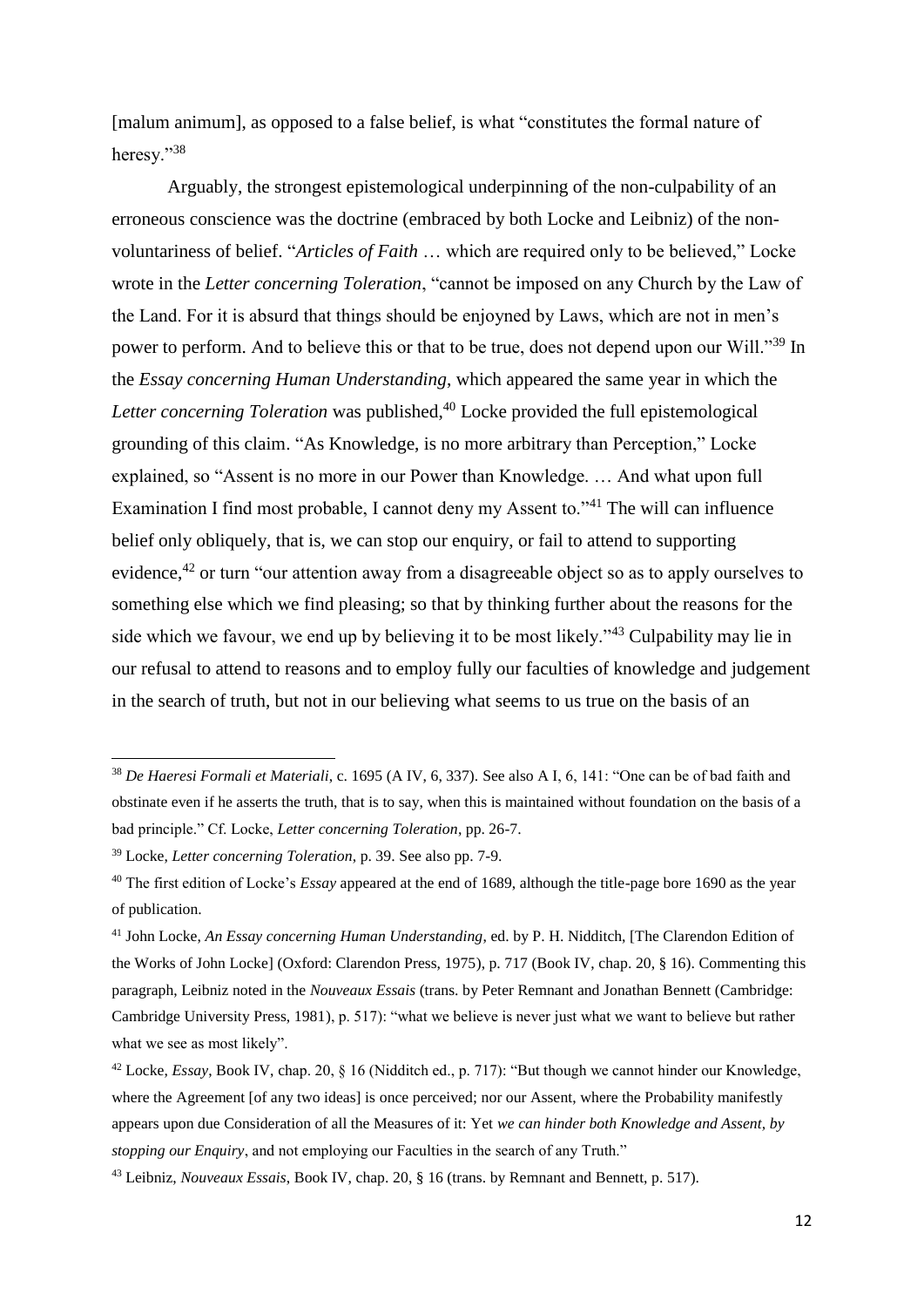attentive and honest consideration of the issue at hand. <sup>44</sup> Belief, therefore, cannot be coerced. As Leibniz wrote in 1693, giving as an example the still controversial case of the Copernican system,

to believe or not to believe is not a voluntary thing. If I believe I see a manifest error, all the authority of the world could not change my view if this [authority] is not accompanied by some reasons capable of satisfying my difficulties or of overcoming them. And if the whole Church were to condemn the doctrine of the movement of the Earth, the able astronomers of this opinion [ce sentiment] could certainly dissimulate, but it would not be in their power to give up [their view].<sup>45</sup>

Amongst those embracing instead a Cartesian epistemology, according to which assent is given voluntarily, and error is squarely attributable to the will assenting to what is not clear and distinct,<sup>46</sup> it was easier to come to the view that "all Errors are Acts of the Will, and consequently morally evil."<sup>47</sup> As Pierre Bayle lucidly explained in his *Philosophical Commentary,* published in three parts and a supplement in 1686 – 1688,

<sup>44</sup> Cf. Locke, *Essay*, Book IV, chap. 20. Leibniz wrote in 1684 (A I, 4, 320): "opinion is not something which depends on the Empire of the will and which can be changed as one pleases." In 1711, he reiterated: "one does not have a belief at will, but acts as one wills; it is not the lack of belief which deserves properly to be punished" (G. W. Leibniz, *Die Philosophischen Schriften*, ed. by C. I. Gerhardt, 7 vols (Berlin: Weidmannsche Buchhandlung, 1875-1890), vol. III, p. 415; hereafter GP, followed by volume and page).

<sup>45</sup> G. W. Leibniz, *Textes inédits d'après les manuscrits de la Bibliothèque Provinciale de Hanovre*, ed. by G. Grua, 2 vols. (Paris: PUF, 1948), vol. 1, p. 216.

<sup>46</sup> Cf. Descartes, *Fourth Meditation*: "the scope of the will is wider than that of the intellect; but instead of restricting it within the same limits, I extend its use to matters which I do not understand. Since the will is indifferent in such cases, it easily turns aside from what is true and good, and this is the source of my error and sin." (René Descartes, *Oeuvres de Descartes*, ed. by C. Adam and P. Tannery, 12 vols. (Paris: Léopold Cerf, 1897–1910), vol. VII, p. 58; trans. by John Cottingham, Robert Stoothoff and Dugald Murdoch in *The Philosophical Writings of Descartes*, 3 vols. (Cambridge: Cambridge University Press, 1984-1991), vol. 2, pp. 40-1).

<sup>47</sup> Pierre Bayle, *A Philosophical Commentary on These Words of the Gospel, Luke 14:23, "Compel Them to Come In, That My House May Be Full"*, ed. by John Kilcullen and Chandran Kukathas, general ed. Knud Haakonssen (Indianapolis: Liberty Fund, 2005), chap. xvii, p. 485.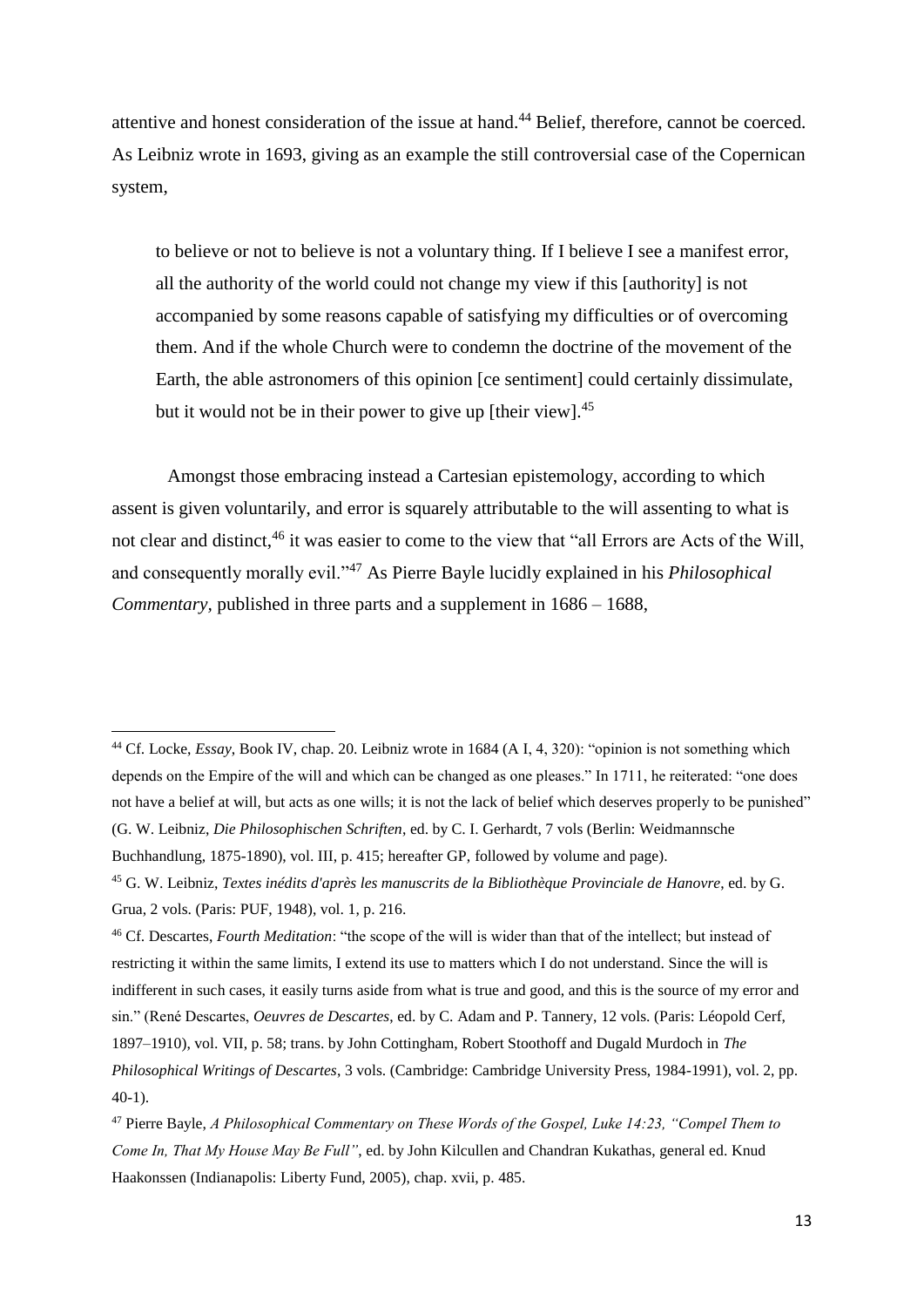The new Philosophers teach with a great deal of Reason, that what was formerly call'd the second Operation of the Understanding, is truly an Operation of the Will; that's to say, all the Judgements we make upon Objects, whether by affirming concerning 'em that they are such and such, or by denying, are Acts proceeding from the Soul, not as capable of perceiving and knowing, but as capable of willing. Whence it follows, that since Error consists in our affirming concerning Objects what does not belong to 'em, or in our denying what does, therefore every Error is an Act of the Will, and consequently voluntary.<sup>48</sup>

Bayle pointed out, however, that to conclude, from these epistemological premises, that "all Error proceeds from a Source of Corruption, and consequently deserves Hell-Punishment" is absurd. Also within a Cartesian epistemological framework one could and should distinguish between culpable and non-culpable error. According to Bayle, "there are Errors which are innocent tho voluntary." <sup>49</sup> The difference between sinful and non-sinful error rested, for him, on the *motives* which have led the will to an erroneous judgement, not on the object presented by the understanding to the will for its judgement:

All Error is sinful, when the Party is led into or entertain'd in it by any Principle of which one knows the Disorder, as a Love of Ease, a Spirit of Contradiction, Jealousy, Envy, Vanity. … But I dare not make the same Judgment on a Man, who without any secret Reserve, or hidden Motive whose Obliquity he perceives or knows … quits the best Sect of Christianity, to embrace one with a thousand Errors in it. … all the Morality which enters into the Acts of our Soul, proceeds from the Motives which determine it, with the Knowledge of the Cause, to direct these Acts towards certain Objects; … the Nature of the Objects makes no alteration, consider'd as it is in it self, but only as envisaged in the Understanding.<sup>50</sup>

Bayle recognised, however, that neither the affirmation of the non-culpability of an erroneous conscience, nor the non-voluntariness of belief supported by Locke and Leibniz, provided on their own a sufficient basis for a general theory of toleration. To start with, one had still to

<sup>48</sup> Bayle, *A Philosophical Commentary*, chap. xvii, p. 486.

<sup>49</sup> Ibid. pp. 485-7.

<sup>50</sup> Ibid. pp. 488-91. See also p. 494.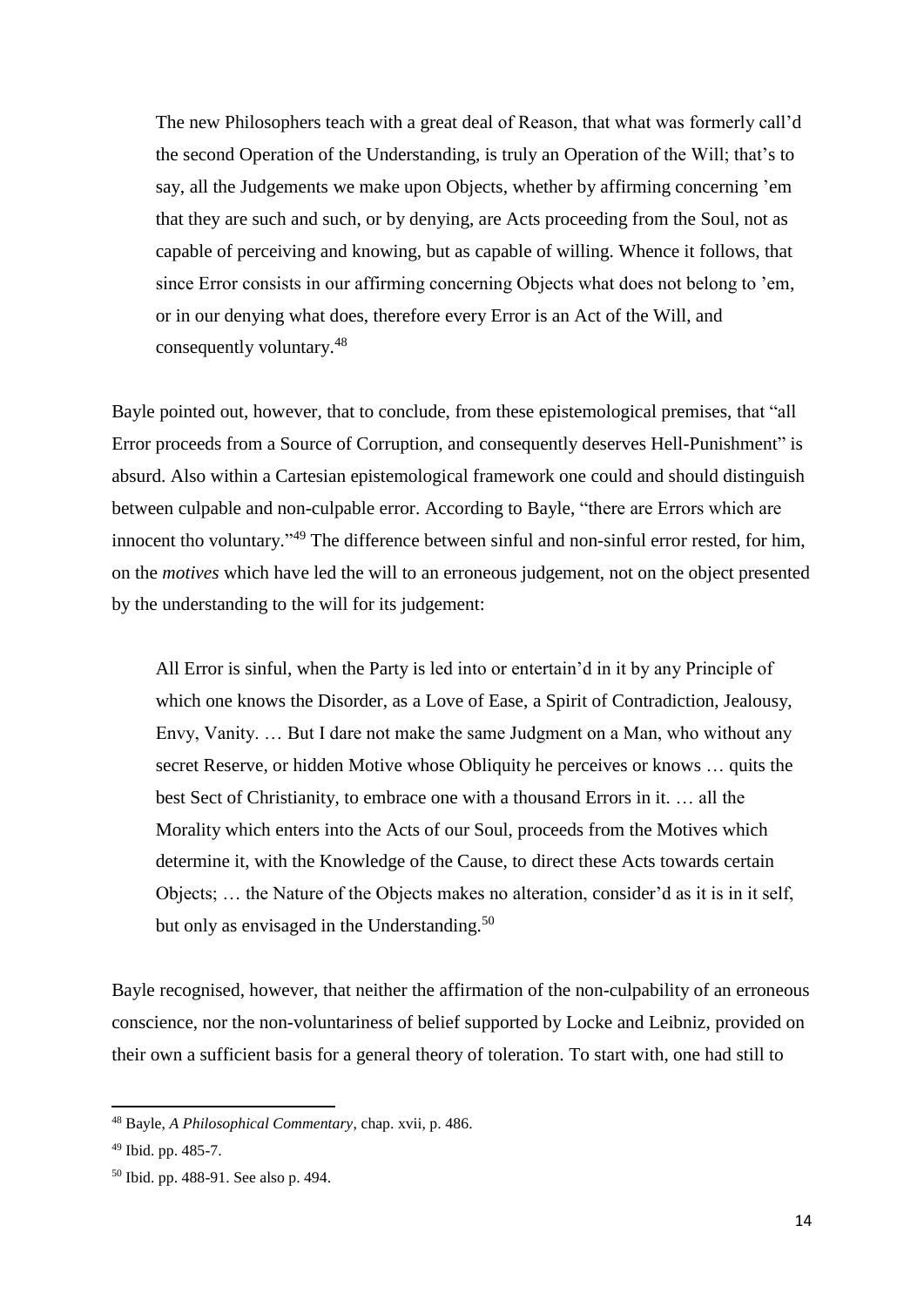contend with the Augustinian view that, even if belief is not voluntary, some amount of coercion in religious matters is still justified. Measures ranging from compulsory attendance of Sunday classes to forced removal of children from their heretical parents to be raised in the true religion, so the argument went, may well result in sincere belief. As for the nonculpability of an erroneous conscience, this doctrine would oblige one to defend the nonculpability of the conscientious persecutor who sincerely believed he had a duty to spread his religion with all means, including burning heretics and engaging in holy war against the infidel. $51$ 

## **Toleration of all but the intolerant as a path to toleration**

One way to address the conscientious-persecutor objection, would be to endorse toleration of all but the intolerant. Both Bayle and Locke proposed versions of this view. Bayle, who courageously affirmed in the *Philosophical Commentary* that "Toleration is the thing in the world best fitted for retrieving the Golden Age, and producing a Harmonious Consort of different Voices",  $52$  went on in the same chapter to clarify:

I extremely approve, and think it the indispensable Duty of Princes, if new Sects arise, who offer to insult the Ministers of the establish'd Religion, or offer the least Violence to those who persevere in the old way, to punish these Sectarys by all due and requisite methods, and even with Death if occasion be; because in this case they betray a persecuting Spirit, they break the Peace, and aim at the Subversion of political Laws.<sup>53</sup>

Locke, on his part, wrote in the *Essay concerning Toleration* of 1667:

Papists are not to enjoy the benefit of toleration because where they have power they thinke them selves bound to deny it to others. For it is unreasonable that any should have a free liberty of their religion, who doe not acknowledg it as a principle of theirs that noe body ought to persecute or molest an other because he dissents from him in religion. … It being impossible either by indulgence or severity to make Papists whilst

<sup>51</sup> Cf. ibid. pp. 242, 333-4, 356-9, 360, 375-81, 512-4.

<sup>52</sup> Ibid. chap. vi, p. 200.

<sup>53</sup> Ibid. p. 202.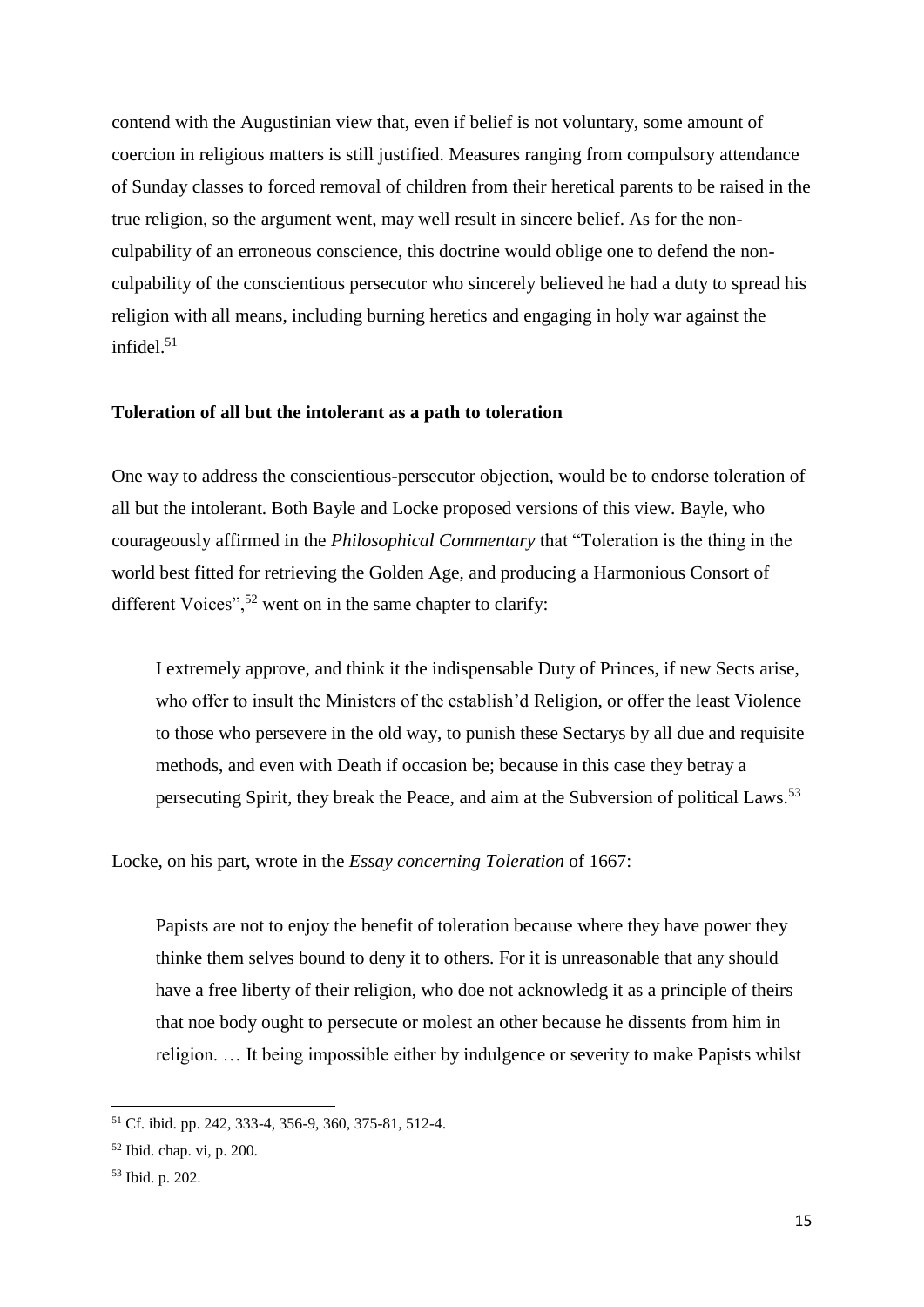Papists freinds to your government being enemys to it both in their principles  $\&$ ; interest, & therefor considering them as irreconcileable enemys of whose fidelity you can never be securd, whilst they owe a blinde obedience to an infalible pope, who has the keys of their consciences tied to his girdle, & can upon occasion dispense with all their oaths promises & the obligations they have to their prince espetially being an heritick.<sup>54</sup>

In the later *Letter concerning Toleration*, Locke adopted a more nuanced stance toward Roman Catholics. On the one hand, he maintained that all speculative opinions should be tolerated if they have "no manner of relation to the Civil Rights of Subjects," explicitly giving as an example the Roman Catholic belief in Eucharistic transubstantiation. <sup>55</sup> On the other hand, he reaffirmed that

That Church can have no right to be tolerated by the Magistrate, which is constituted upon such a bottom, that all those who enter into it, do thereby, *ipso facto*, deliver themselves to the Protection and Service of another Prince. … Nor does the frivolous and fallacious distinction between the Court and the Church afford any remedy to this Inconvenience; especially when both the one and the other are equally subject to the absolute Authority of the same person $[.]^{56}$ 

No one could miss the reference to Roman Catholics, especially when coupled with the mention, a few paragraphs earlier, of those "who teach that *Faith is not to be kept with*  Heriticks<sup>"57</sup> – a view widely denounced by Protestants as the underpinning of the revocation of the Edict of Nantes in 1685.<sup>58</sup>

<sup>54</sup> John Locke, *An Essay Concerning Toleration*, ed. by Philip Milton and J. R. Milton, [The Clarendon Edition of the Works of John Locke] **(**Oxford: Clarendon Press, 2006), pp. 290-1. Cf. Bayle, *Philosophical Commentary*, pp. 193-4.

<sup>55</sup> Locke, *Letter concerning Toleration*, p. 40: "If a *Roman Catholick* believe that to be really the Body of Christ, which another man calls Bread, he does no injury thereby to his Neighbour." Later in the *Letter*, pp. 53-4, Locke maintained that public worship should be permitted to all "those whose doctrine is peaceable".

<sup>56</sup> Ibid. p. 47.

<sup>57</sup> Ibid. p. 46.

<sup>58</sup> See John Marshall, *John Locke, Toleration and Early Enlightenment Culture* (Cambridge: Cambridge University Press, 2006), p. 691.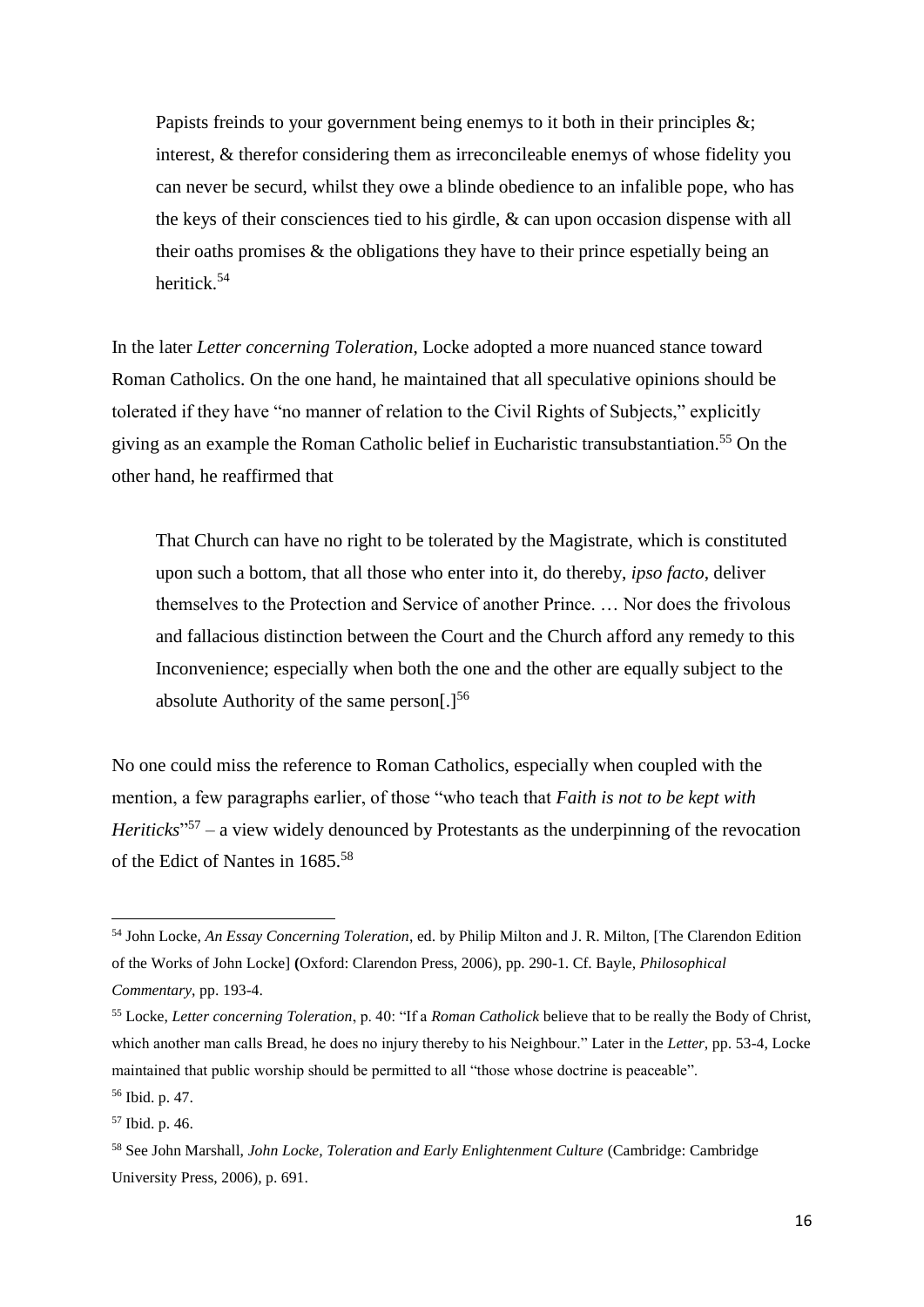Although adopting the rule of excluding from toleration only the intolerant may seem straight-forward, it proved far from easy to determine in practice who counted as intolerant and therefore intolerable. <sup>59</sup> Bayle presumably did not intend to number Protestants amongst his "new Sects," or Roman Catholics amongst "those who persevere in the old way," but it is not difficult to imagine Pope Leo X thinking that Martin Luther was indeed "insulting the Ministers of the establish'd Religion" by identifying the Roman Pontiff with the Anti-Christ, thereby "breaking the Peace" and deserving punishment "by all due and requisite methods." Similarly, a peaceful atheist in Locke's England may well have been excused for thinking that the intolerant one was Locke in denying toleration to atheists on the ground of their alleged unfitness for moral life. <sup>60</sup> Spinoza's advice that it was only "seditious opinions [opiniones seditiosae]" which should not be tolerated does not seem to help either, given that his own opinions were regarded as seditious (not least by his own Jewish community) and were, therefore, not tolerated.<sup>61</sup>

The exclusion of Roman Catholics from toleration, supported by both Bayle and Locke, is a particularly interesting example of the difficulty of disentangling contingent political reasons for regarding a certain religion as intolerable, from a principled appraisal of any religion's claim to toleration.<sup>62</sup> This exclusion is not uncommonly mentioned en passant as an unremarkable matter of course. One may think that it went without saying that toleration could not be granted to masters of intolerance such as Louis XIV. This approach,

<sup>59</sup> Marshall's monumental study documents in great detail that the justification of intolerance*,* with the attendant intolerant practices, was widespread amongst Protestants as amongst Catholics. Not only followers of Luther and Calvin joined Catholics in defending their right to coerce and stop with whatever means the spread of 'heresy'; religious intolerance was theorized and practised also amongst Anglicans, Huguenots, the Dutch Reformed Church, and even Polish Socinians, has shown by the imprisonment of Ferenc David for his Christological views.

<sup>60</sup> See Locke, *Letter concerning Toleration*, p. 48.

<sup>61</sup> See *TTP*, chap. 20. Cf. Forst, *Toleration in Conflict*, p. 205: "it is important to recognise how difficult it is to draw the boundary between the harmful, 'seditious' opinions, which Spinoza wants to exclude on the grounds that they constitute actions, and the unorthodox opinions that the citizens are permitted to express."

 $62$  On the exclusion of Catholics from toleration, with particular reference to Bayle and Locke, cf. Marshall, *John Locke*, pp. 681-694. It should be noted that in Locke as in Bayle there are also signs of a more nuanced attitude towards Catholics. In the *Philosophical Commentary*, while listing "particular reasons against tolerating Papists", and advising that states with "Papists still in their Bosom, shou'd keep 'em chain'd up like so many Lions … by the severest Penal Laws," Bayle also supported the "private Exercise of their Religion," including their right to raise children "in their own Faith" (pp. 185, 191).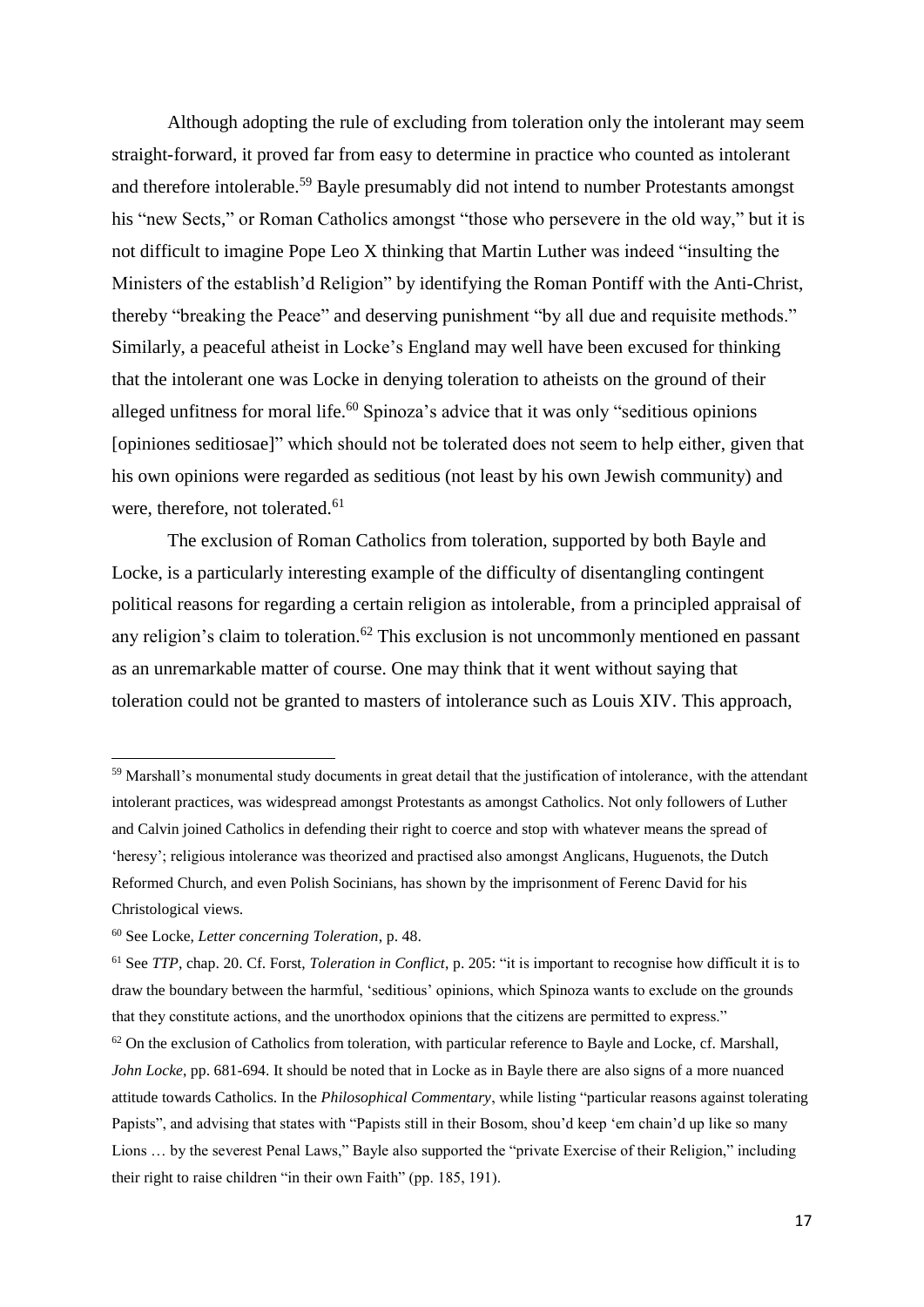however, arises less from a careful scrutiny of early modern Catholicism than from the deepseated English tendency to conflate continental Europe with France. Half of continental Europe was Roman Catholic, and most of it regarded Louis XIV as their worst enemy. Indeed, the principal opponent of the Sun-King was another Roman Catholic, namely the Holy Roman Emperor, Leopold of Habsburg. Far from trying to use his power to deny toleration to Protestants (as Locke claimed Roman Catholic authorities always do), the Emperor sponsored talks for the reunification of Catholics and Protestants. Locke's claim that Roman Catholics could not in principle be trusted because of their oath of allegiance to a foreign power must have seemed wishful thinking to Pope Clement VII, cowering in the Castel St'Angelo as the armies of the Catholic Charles V sacked Rome in 1527. In Locke's days, his doctrine must have elicited a wry smile from the Popes of Louis XIV's reign, struggling as they were to maintain theological authority (let alone political power) over France against the push of Gallicanism, spear-headed by the preceptor to the Dauphin and Bishop of Meaux, Jacques-Bénigne Bossuet.

Locke, Bayle, and other authors' perception of Roman Catholics, and of Jesuits in particular, as intolerable,<sup>63</sup> was equally at odds with the experience of a subject of the Holy Roman Empire such as Leibniz. A Lutheran for all his life, Leibniz's intellectually most open patrons and friends included Roman Catholics, amongst them not a few Jesuits, whose efforts at the *propagatio fidei per scientiam* he greatly admired. <sup>64</sup> In the Empire, Roman Catholics such as the Archbishop of Mainz, Johann Philipp von Schönborn, or Duke Johann Friedrich of Hanover, ran tolerant courts and organized ecumenical colloquia. Protestant Princes received Papal envoys with pomp and ceremony. Catholic and Protestant Electors sat together in the Imperial Diet in Regensburg, and the three main Christian confessions which they represented (Catholic, Lutheran, and Calvinist) were not merely tolerated but legally guaranteed the right to practice their religion with the full protection of the law –  $a$ remarkable feat achieved through the adoption of a legal framework which suspended judgement on the truth claims of rival confessions as a means to ensure the cohabitation of competing doctrinal systems. 65

 $\overline{a}$ 

<sup>63</sup> Cf. Marshall, *John Locke*, pp. 689, 691.

<sup>64</sup> They included Baron Johann Christian von Boineburg, Archbishop Johann Philipp von Schönborn, Duke Johann Friedrich of Hannover, Ernst von Hessen-Rheinfels, Bishop Rojas y Spinola, Joachim Bouvet, and Bartholomew Des Bosses.

<sup>&</sup>lt;sup>65</sup> The suspension of religious truth claims as a condition of religious pluralism was also discussed among eighteenth-century German constitutional jurists. Such 'suspension' seems to constitute a form of legal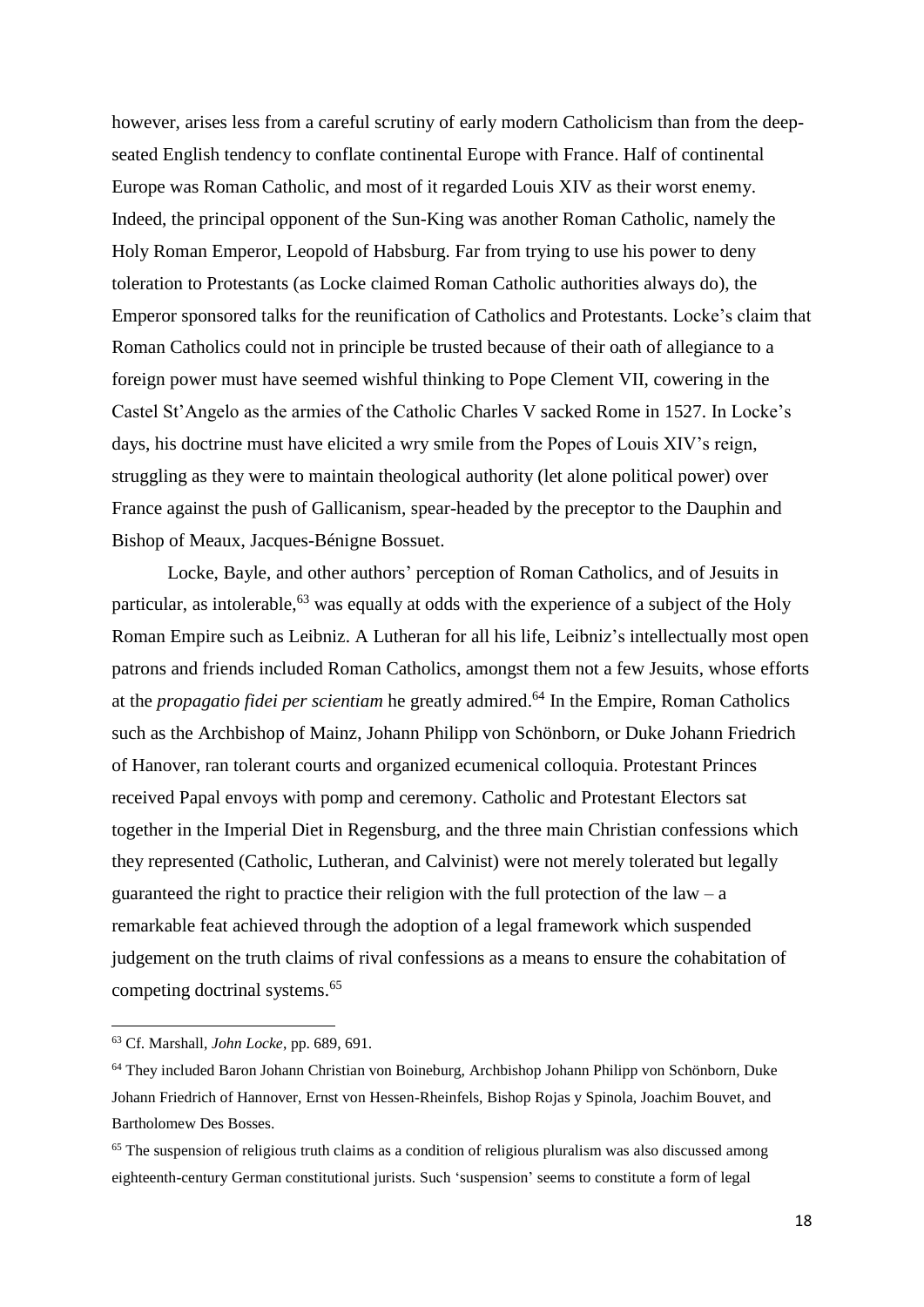In brief, viewed from the pluralistic perspective of the Holy Roman Empire rather than the fiercely anti-papal England after the Glorious Revolution, the exclusion from toleration of millions of Roman Catholics was not a minor omission. <sup>66</sup> Rather, it reflected a theory of toleration still heavily influenced by contingent political reasons which were universalized as grounds for a principled denial of toleration to Europe largest and oldest religious denomination. Although it softened over the years, it is remarkable that Locke maintained a strong anti-Catholicism despite the fact that calls for the toleration of Catholics were spreading in his own circle, not least voiced by the very translator of his *Letter concerning Toleration*, William Popple.<sup>67</sup> English Catholics such as John Gother, did point out that it was a misrepresentation of Catholics to regard them as embracing the principle "to keep no faith with any that are reputed heretics."<sup>68</sup> Locke, on his part, in the *Letter concerning Toleration*, still regarded Catholics as, strictly speaking, not even qualifying as heretics. To be a heretic, he reasoned, one has to belong to the same religion. Due to the reliance on authority and tradition as the rule of their faith, as opposed to *sola Scriptura*, Catholics were of another religion altogether than Protestants.<sup>69</sup> This view seems to suggest that Locke's resistance to granting toleration to Catholics was not based purely on political grounds (as it is commonly assumed) but also on theological reasons. The principle of Papal authority appears to have been regarded by both Locke and Bayle as an intrinsically

<sup>69</sup> See Locke, *Letter concerning Toleration*, pp. 57-8.

agnosticism regarding religious truth which needs to be distinguished from the denial, minimalization, or homogenization of religious truth on the part of the state and its juridical system. I am grateful to Ian Hunter for drawing my attention to this issue.

<sup>66</sup> Interestingly, the Holy Roman Empire is not included in the extensive study of Marshall on *John Locke, Toleration and Early Enlightenment Culture* and Leibniz is barely mentioned in Forst's insightful volume *Toleration in Conflict*.

<sup>67</sup> Cf. William Popple, *A Letter to Mr Penn* (London, 1688), and *Three Letters Tending to Demonstrate How the Security of This Nation Against All Future Persecution for Religion, Lys in the Abolishment of the Present Penal Laws … and the Establishment of a New Law for Universal Liberty of Conscience* (London, 1688)*.* See Marshall, *John Locke*, p. 692.

<sup>68</sup> See Gother's influential *A Papist Represented and Misrepresented* (London, 1685). Gother argued (p. 41): "Why therefore should the Character of the *Church* of *Rome* and her *Doctrine* be taken only from the loose Behaviour and wicked Crimes of such, who, tho' in Communion with her, yet live not according to her Direction? She teaches Holiness of life, Mercy to the Poor, Loyalty and Obedience to Princes, and the necessity of keeping the *Commandments*, (witness the many Books of Devotion and Direction, made *English* for Publick benefit, written originally by *Papists*,) and great numbers there are (God be prais'd) who practise this in their Lives." Marshall, *Locke*, p. 691 notes that Gother's work reached its third edition by 1687.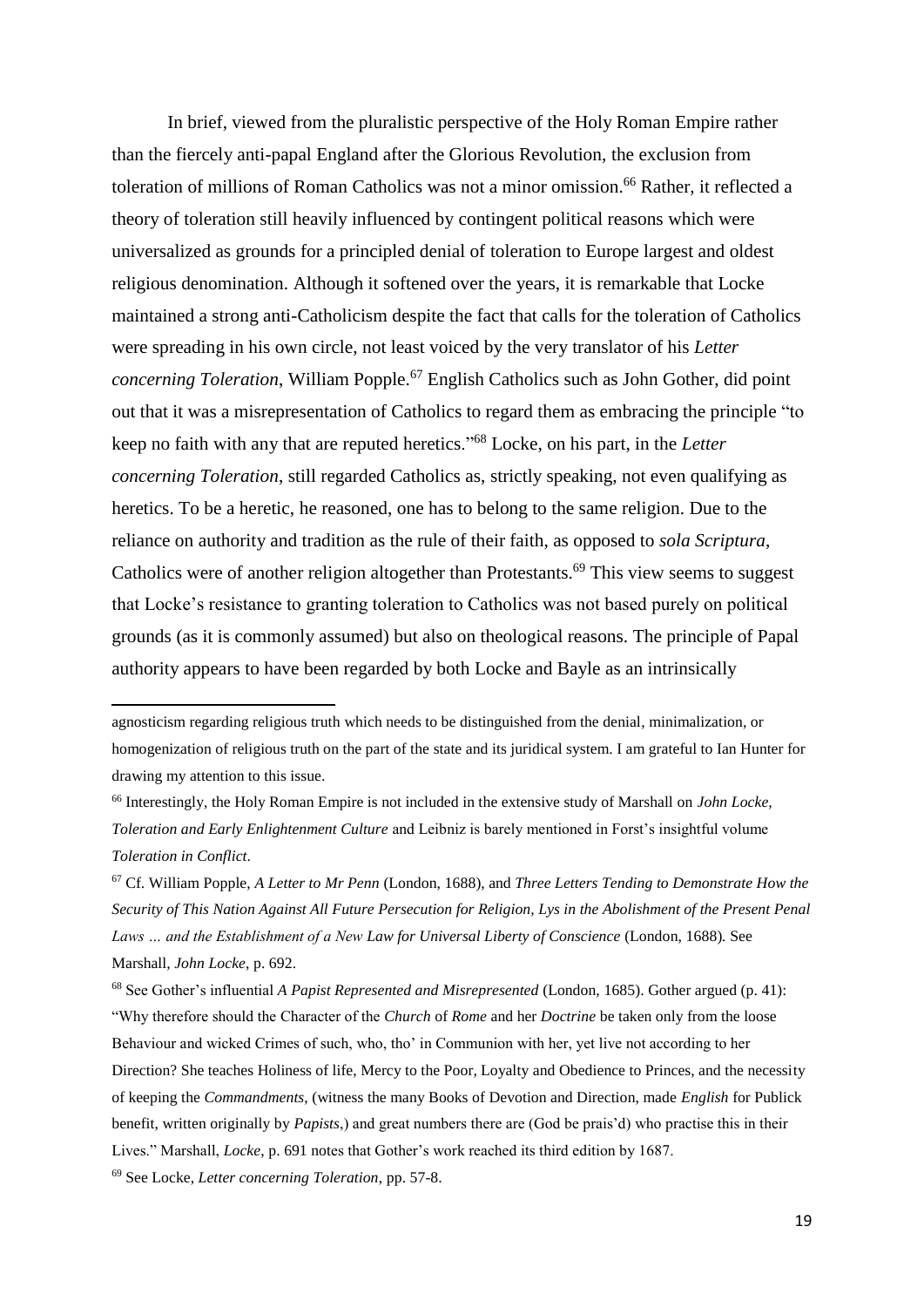intolerant "forcing of conscience" which disqualified *ipso facto* Roman Catholicism from toleration. As Bayle wrote in the *Philosophical Commentary*,

That Party which, if uppermost, wou'd tolerate no other, and wou'd force Conscience, ought not to be tolerated. Now such is the Church of *Rome*. Therefore it ought not to be tolerated. … there is this material difference between her [the Church of Rome] and us, that Non-Toleration on our part is depriv'd of that fearful Sting, that most odious and most criminal Quality which it has from Popery, to wit, the forcing of Conscience.<sup>70</sup>

Whether such judgment could be squared with the view that any belief (including, one may think, belief in a principle of authority in speculative doctrinal matters) had a right to be tolerated as long as it did not result in unlawful actions, is at best doubtful. Moreover, as anyone familiar with Shi'a Imams and Sharia Law would know, and as Spinoza had experienced in Amsterdam in his own Jewish community, a principle of authority in religious matters which could be construed as a "forcing of conscience" is far from unique to Roman Catholicism. Bayle had, of course, abundant reasons to denounce the appalling treatment to which he, his brother, and his co-religionists had been subjected at the hands of French Catholics. As a universalized approach, however, in different times and historical contexts, the line taken by Bayle and Locke against Roman Catholicism, could well be used (for instance) for an exclusion of Islam from toleration in traditionally Christian countries. The early modern view that some individual Catholics might have been tolerable although their religion as a whole was not, is no more helpful for a principled theory of toleration than the qualification by a present-day politician that "some [Mexicans], I assume, are good people."<sup>71</sup>

In any case, Locke concluded, the epithet of heretics ought instead to be reserved to those Protestants who made a "Separation … in their Christian Communion, for Opinions not

<sup>70</sup> Bayle, *Philosophical Commentary*, pp. 193-4. See also p. 214: "*a Religion which forces Conscience, does not deserve to be tolerated*." Cf. Locke, *An Essay concerning Toleration*, p. 291: Roman Catholics cannot be tolerated because "they owe a blinde obedience to an infalible pope, who has the keys of their consciences tied to his girdle." Another Protestant, Leibniz, who lived side-by-side with Catholics in the different political context of the Holy Roman Empire, and had stayed for an extended period in Rome, came instead to a different view: "The authority of the pope which frightens off many people above all, in fact deters me least of all, since I believe that nothing can be understood as more useful to the Church than its correct use." (A VI, 4, 2286-7)  $71$  Donald Trump, speech announcing his candidacy for the Republican presidential nomination, New York (Manhattan), 16 June 2015.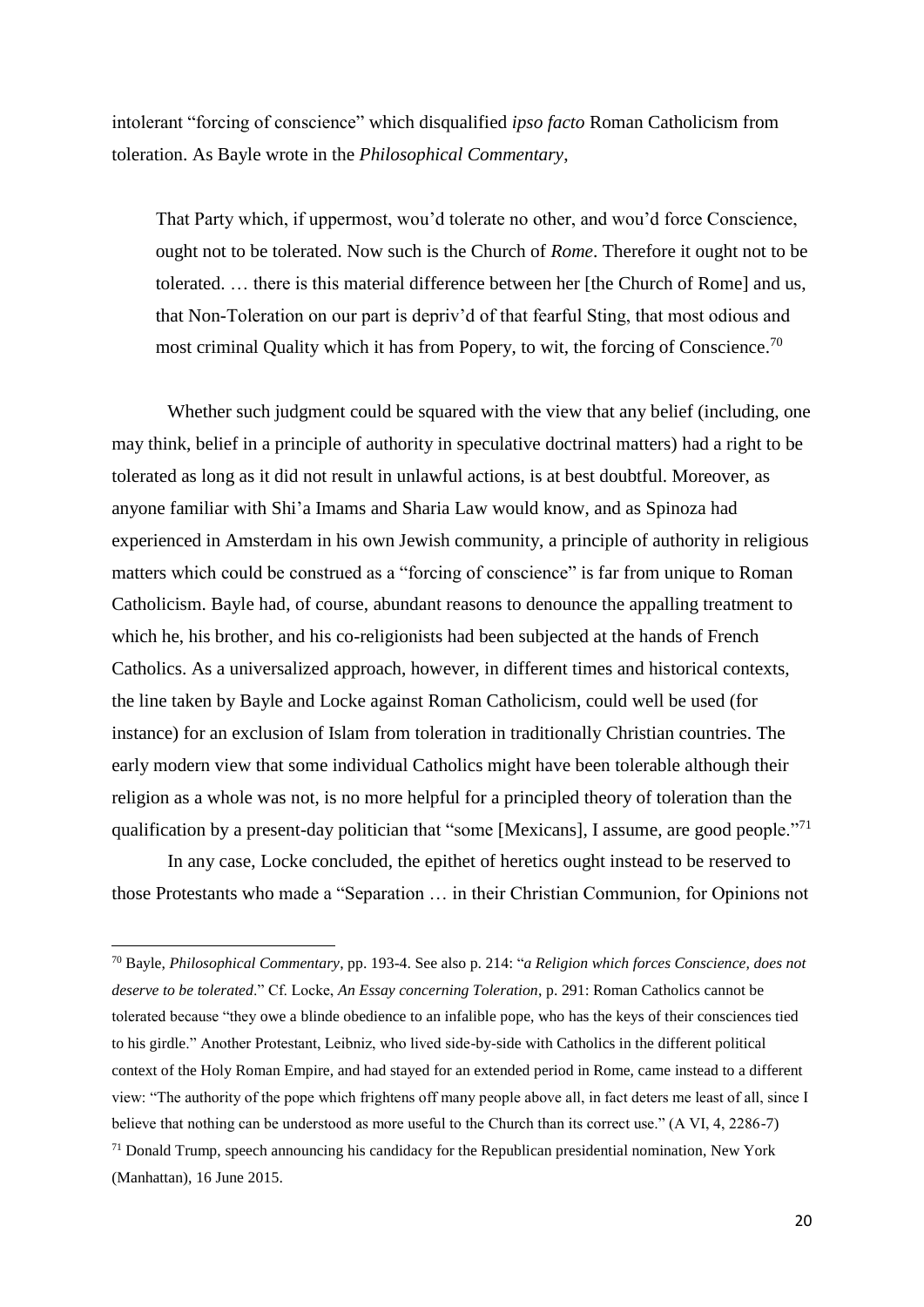contained in the express words of Scripture", such as (it turned out) "*Lutherans*, *Calvinists*, *Remonstrants*, *Anabatists*, and other Sects".<sup>72</sup>

#### **Religious truth minimalism as a path to toleration**

This quite extraordinary claim, for a champion of toleration, that not only Roman Catholics were not of the same religion as Protestants, but most Protestant churches may as well qualify as heretical, should be read in the context of the doctrine of fundamental and nonfundamental articles of faith. This doctrine was well established in Protestant circles, and constituted the backbone of one of the most influential approaches to religious toleration in the early modern period – an approach built upon the reduction to a minimum of the religious truths required for qualifying as Christians.

The key claim -- deeply grounded in the Protestant appeal to Scripture and its direct reading by the individual as the sole rule of faith -- was that all articles of faith necessary to salvation must be contained *in terminis* in Scripture. Only these articles are fundamental, and only these articles need to be embraced to be part of the Christian community. Toleration should be extended to all Christians who hold them as true, leaving all the rest to the liberty of individual opinion and indifferent matters.

In the early modern period, versions of this doctrine went back at least as far as the humanist approach of Erasmus, who proposed a distinction between the "childish trifles", or *adiaphora*, which divide the Church, and the essential core of Christianity, for the discovery of which it is necessary to go back to the sources of the Christian faith, the gospels.<sup>73</sup> In Remonstrant circles, all main authors embraced versions of the distinction between fundamental and non-fundamental articles as a way to overcome ecclesiastical divisions, including Arminius, Grotius, and Limborch.

Likewise, in the Anglican Church, the focus on the core truths of Christianity, leaving the rest to the freedom of opinion, shaped Latitudinarian theology. Influenced especially by the thought of Grotius, Chillingworth, and the Cambridge Platonists, prominent Anglican divines such as Bishop Gilbert Burnet advocated this approach as the only solution to

<sup>72</sup> See Locke, *Letter concerning Toleration*, pp. 58-60.

<sup>73</sup> Cf. Forst, *Toleration in Conflict*, esp. pp. 103-5, quoting Erasmus of Rotterdam, *The Manual of the Christian Knight*, [Enchiridion militis christiani] (London: Methuen, 1905), pp. 208-10.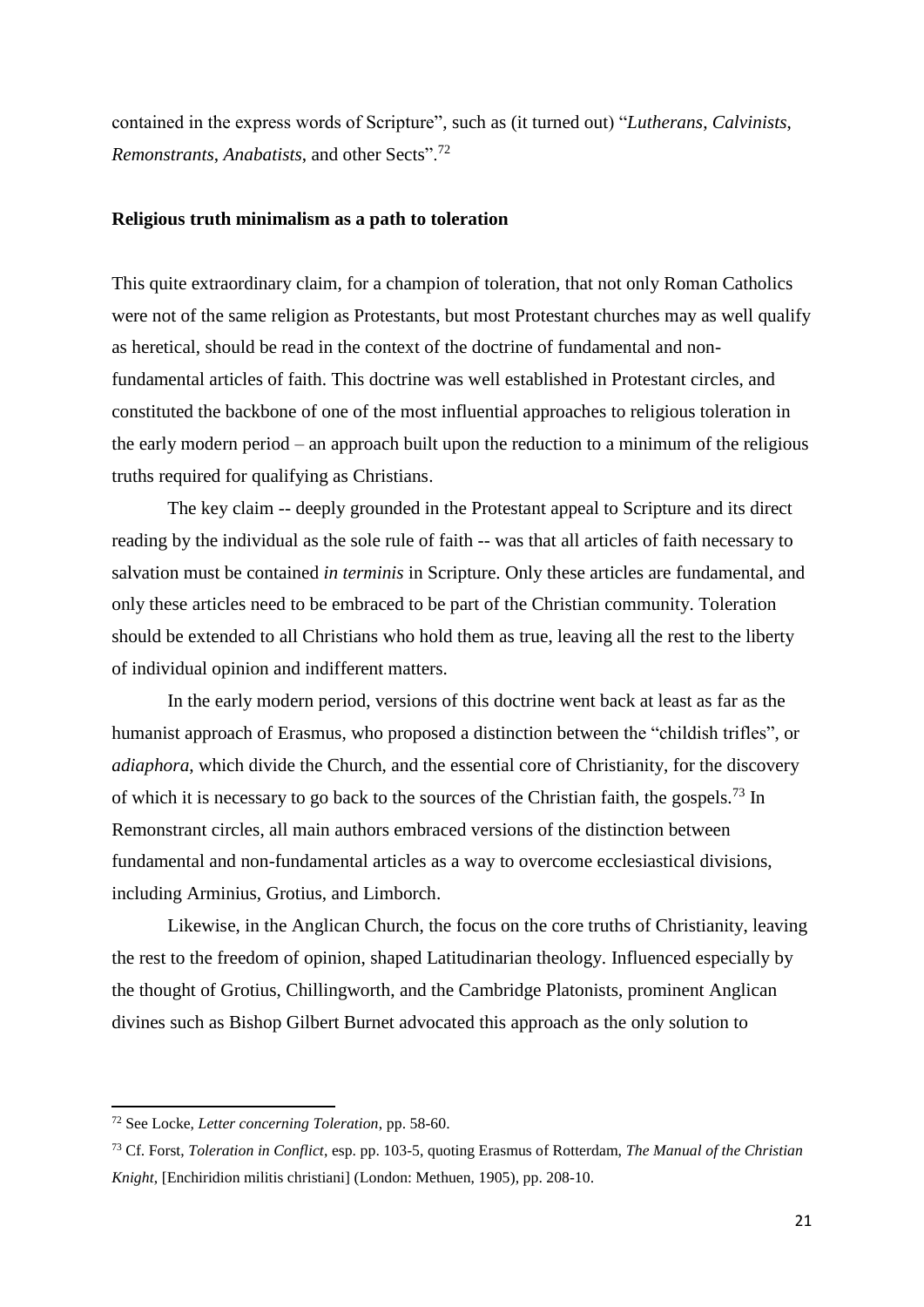controversies which were tearing apart not only Catholics and Protestants but also Protestants amongst themselves.<sup>74</sup>

Although a promising way forward in principle, finding agreement on what counted as fundamental articles proved far from straight-forward. To start with, the point which was controversial in the doctrine of fundamental and non-fundamental articles of faith, was not that there are some articles which are more fundamental than others, but that *all* the articles which are fundamental are contained clearly and explicitly in Scripture. Catholic champions of controversies with Protestants such as the Bishops of Cologne, the brothers Adrian and Peter van Walenburch, were quick to note that Protestants could not agree even amongst themselves about which articles were fundamental: "the Protestants read the Holy Scriptures diligently: nevertheless, they did not find a catalogue of necessary articles, which are proved sufficiently as such by Scripture alone. In establishing the necessary articles, Lutherans do not agree with Lutherans, nor Reformed with Reformed."<sup>75</sup>

Grotius himself had a taste of the bitterness of the intra-Protestant disagreement denounced by the van Walenburch. In his widely read *De Veritate Religionis Christianae*  (1627), he defended the truth of the Christian religion on the basis of its conformity with natural reason as regards the existence of God and his attributes; its morally superior teaching; and the authenticity and lack of corruption of Scripture.<sup>76</sup> The treatise sailed virtually undisturbed through the Spanish and Venetian Inquisitions, and was applauded by eminent Roman Catholic clergymen, such as Cardinal Francesco Barberini. In this case it was hard-line Calvinists who loudly castigated Grotius as crypto-Socinian for the absence in *De Veritate* of the doctrine of Trinity.<sup>77</sup> Grotius, for his part, had deemed sufficient to show with historical and philological arguments the reliability of biblical texts, as befitting his view that

<sup>&</sup>lt;sup>74</sup> See, for instance, a letter of 27 February 1699 by Gilbert Burnet to Leibniz (A I, 16, 595).

<sup>75</sup> Adrian and Peter van Walenburch, *Tractatus Generales de Controversiis Fidei* (Cologne: I. W. Friess Jr., 1670), treatise III, section III, 23. The third treatise is devoted specifically to the problems raised by the distinction between fundamental and non-fundamental articles of faith (*De Articulis Necessariis, Fundamentalibus, seu Essentialibus: Eorundemque Oppositis Erroribus*).

<sup>76</sup> Cf. Maria Rosa Antognazza, 'Introduction' in Hugo Grotius, *The Truth of the Christian Religion. With Jean Le Clerc's Notes and Additions*, trans. by John Clarke (1743), ed. by Maria Rosa Antognazza, general ed. Knud Haakonssen (Indianapolis: Liberty Fund, 2012).

 $77$  A notorious example of Calvinist intolerance toward Antitrinitarianism was the execution of Miguel Servetus in Geneva in 1553, supported by Calvin himself, who went on to justify persecution for the suppression of heresy.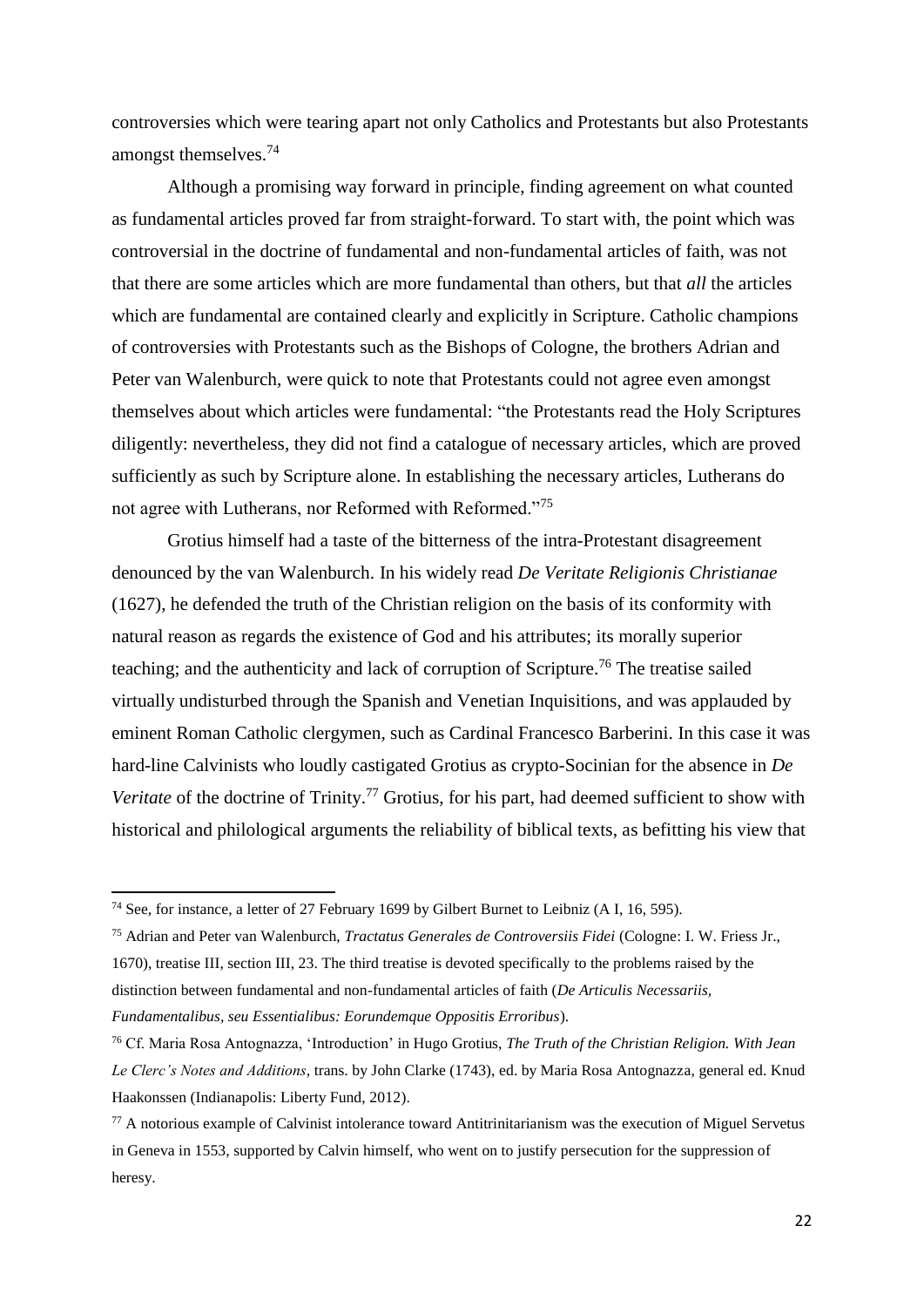Christians should turn directly to the reading of Scripture where all the necessary articles of faith were clearly and explicitly contained.

The acute frustration with divisions amongst Protestants on doctrinal issues was apparent in Locke's closing paragraphs of the *Letter on Toleration* in which, as we have seen, he went so far as to regard Protestant churches as heretical if they insisted on requiring as necessary articles of faith which were not directly contained in Scripture. Locke himself turned to Scripture, rigorously applying his criterion. The result was the *Reasonableness of Christianity* of 1695. After a full immersion into the New Testament, Locke emerged with the view that the only article of faith expressly required to become a Christian was to recognize Jesus of Nazareth as the Messiah. Such minimalism proved too much even for otherwise fairly Latitudinarian theologians. It was soon Locke's turn to be accused of Antitrinitarianism by Anglican divines, including not only Calvinists and High Churchmen like John Edwards, but also Latitudinarians like Edward Stillingfleet.<sup>78</sup>

In fact, precisely the doctrine of the Trinity, which had already caused trouble for Grotius, was at the centre of the dispute also in England. Although strongly endorsed by Lutherans and Calvinists alike, was it really contained *in terminis* in Scripture? And if not, were traditionally defining doctrines of Christianity at risk, including the divinity of Jesus Christ? The predictable answer by the likes of Adrian and Peter van Walenburch was to fall back into the view of the Roman Church: "*Without the tradition of the unwritten Word of God, and the witness of the Church, it is not possible to know what the necessary articles are.*  . . . Without tradition, and the witness of the Church, no one can know the true meaning of the necessary articles[.]"<sup>79</sup>

Be that as it may, *mutando mutandis*, also Spinoza and Hobbes suggested a minimalist approach to religious belief through the identification of the only dogmas which "a catholic or universal faith" should contain. <sup>80</sup> "The (*Unum Necessarium*) Onely Article of Faith, which the Scripture maketh simply Necessary to salvation," Hobbes wrote in the

<sup>78</sup> Cf. John Edwards, *Some Thoughts concerning the several causes and occasions of Atheism* (London: J. Robinson and J. Wyat, 1695); John Edwards, *Socinianism Unmask'd* (London: J. Robinson, 1696); Edward Stillingfleet, *A Discourse in Vindication of the Doctrine of the Trinity* (London: Henry Mortlock, 1697).

<sup>79</sup> Van Walenburch, *Tractatus Generales de Controversiis Fidei,* treatise III, section XVI, 30.

<sup>&</sup>lt;sup>80</sup> *TTP*. chap.14 (pp. 517-8). As discussed above, the category of 'truth' does not really apply to these dogmas.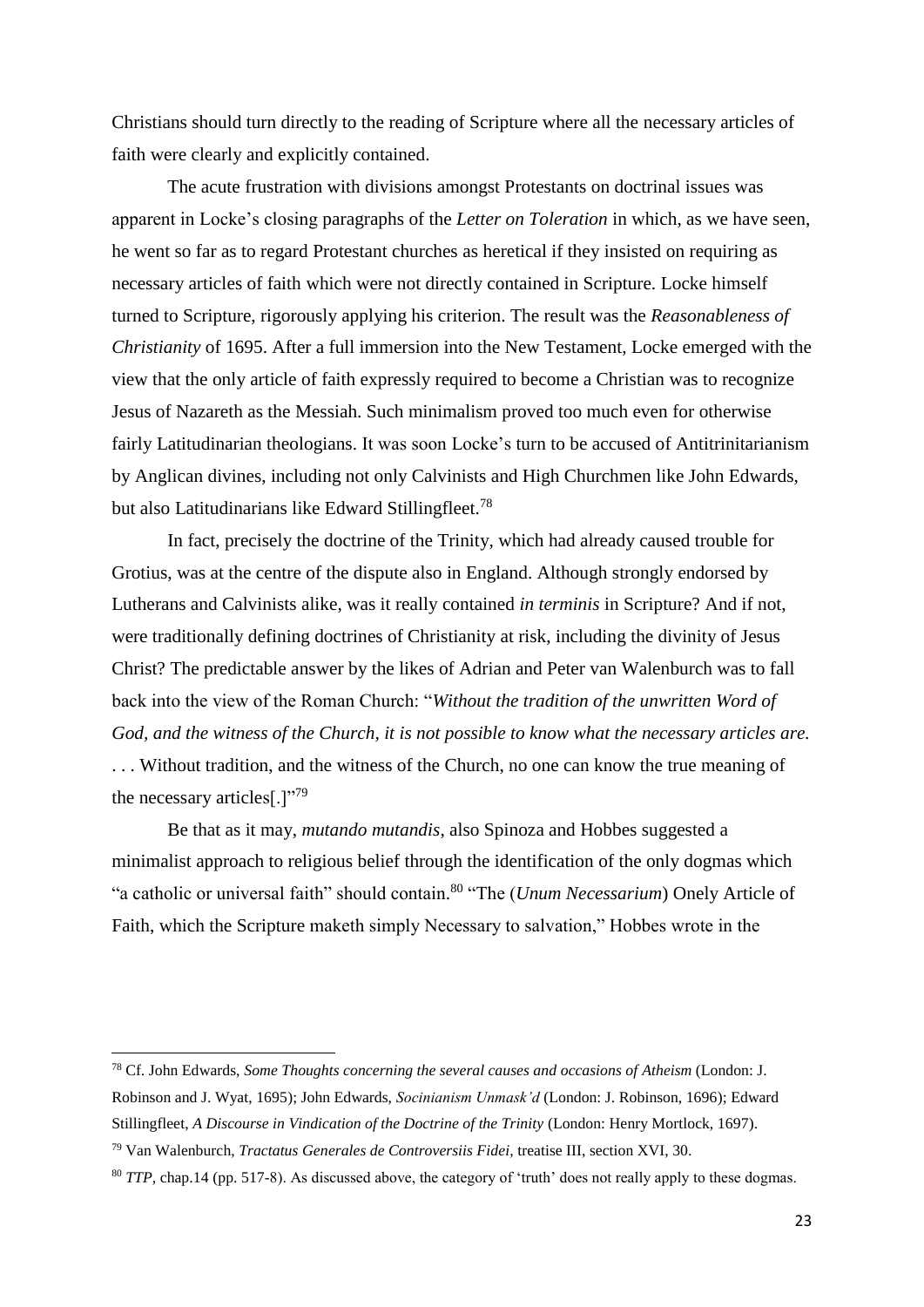*Leviathan*, "is this, that *Jesus is the Christ*."<sup>81</sup> Everything else, including which consequences follow or do not follow from this single article, was for the sovereign to regulate.<sup>82</sup>

Other authors of various stripes drew up their own lists of what was necessary and sufficient for salvation, increasingly basing the short-listing process on the reduction of religion to natural religion.<sup>83</sup> As early as 1633, Herbert of Cherbury's *De Veritate* identified five *notitiae communes* (common notions) in which was distilled the fundamental content of true religion. These common notions (namely, that there is a supreme Deity, that worship is due to this supreme Deity, that the most important aspect of this worship was a life of virtue and piety, that vices and wicked actions must be expiated by repentance, and that there is reward or punishment after this life), defined, in his view, the true catholic or universal church. <sup>84</sup> Since "God, at all Times, has given Mankind sufficient Means, of knowing whatever he requires of them," Matthew Tindal argued in 1730, there was no need for churches and their worship. "The Religion of Nature is an absolutely perfect Religion; and…external Revelation can neither add to, nor take from its Perfection." On the contrary, any deviation from natural religion could only be detrimental to true religion.<sup>85</sup> Last but not least, Jean-Jacques Rousseau's idea of a minimalist "civil religion" as a necessary basis for maintaining sovereignty, stretched into the eighteenth century Hobbes' inheritance of a state entrusted with religion and morality.<sup>86</sup>

<sup>81</sup> Hobbes, *Leviathan*, vol. 3, p. 938.

<sup>82</sup> Cf. Hobbes, *Leviathan*, vol. 3, esp. p. 952. Cf. also Samuel Pufendorf's advocacy of the state's right to establish a uniform, official worship and creed (*De habitu religionis christianae ad vitam civilem*, 1687; English translation: *Of the Nature and Qualification of Religion in Reference to Civil Society*, trans. by Jodocus Crull, ed. by Simone Zurbuchen, general ed. Knud Haakonssen (Indianapolis: Liberty Fund, 2002), sec. 49: "it is to be wished, and ought to be endeavoured, to procure but one Faith and Religion in a State … But where there is not any Publick Form of Religion established in a Commonwealth, it is the Sovereign's care, that one may be composed by the assistance of such as are well versed in the Holy Scripture, which being approved by the general consent of his Subjects, ought to be professed by all"; see also sec. 7).

<sup>83</sup> Cf. for instance *A Summary Account of the Deists Religion* in Charles Blount, *The Oracles of Reason* (London, 1693) and Matthew Tindal, *Christianity as old as the Creation: or, The Gospel, a republication of the Religion of Nature* (London, 1730).

<sup>84</sup> Herbert of Cherbury, *De Veritate* (London, 1633), pp. 208–21.

<sup>85</sup> Tindal, *Christianity as old as the Creation*, pp. v-vii.

<sup>86</sup> See Forst, *Toleration in Conflict*, p. 196. Forst notes the shortcomings for toleration of a conception based on a minimalist approach which purchases "the possibility of toleration at the price of declaring religious differences, which give rise to the most acrimonious conflicts, to be merely 'incidental matters', and in addition at the risk of according primacy to the contents of one's own religion in a supposedly higher-order, neutral core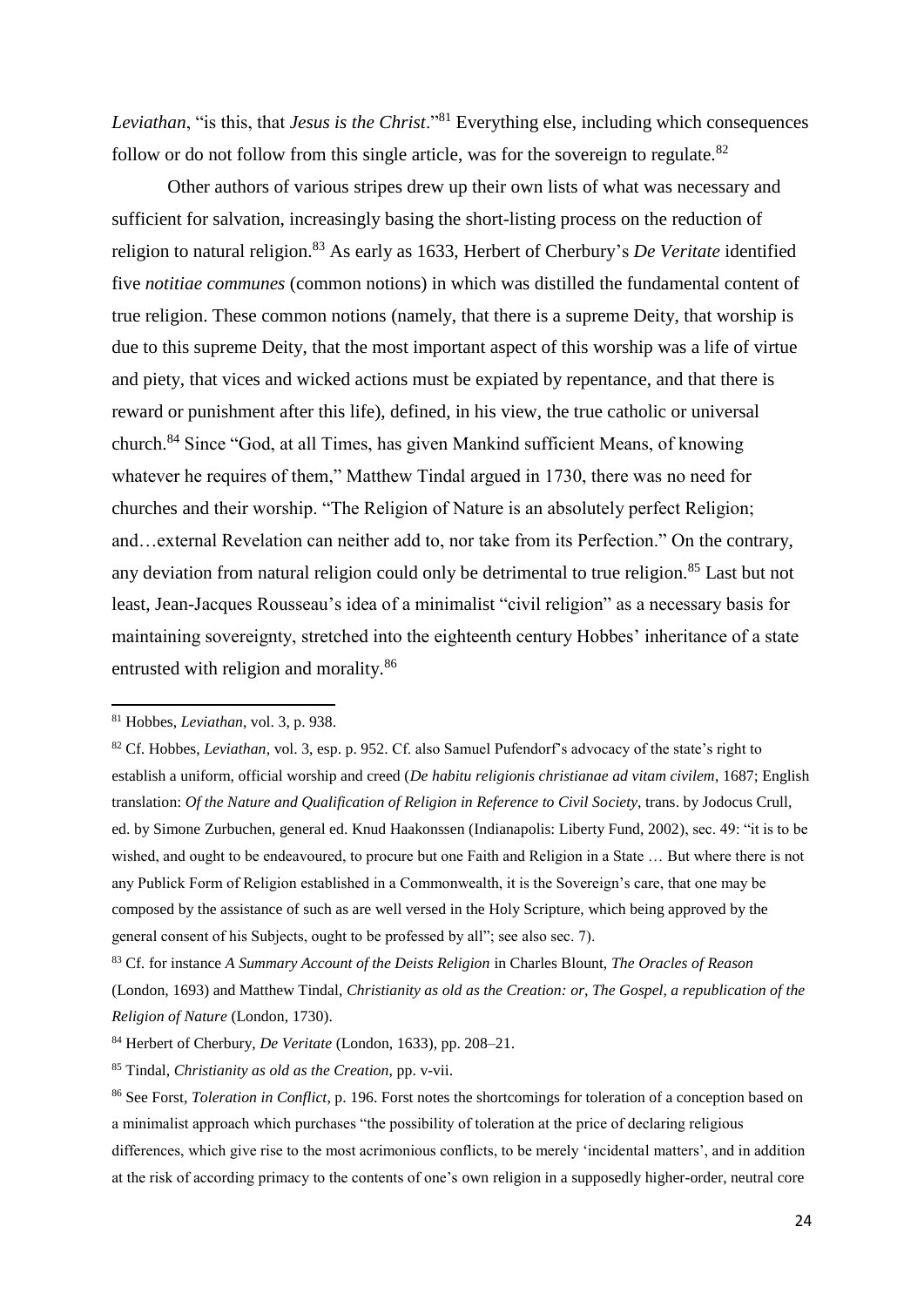The question still to be answered, however, is whether the drastic reduction of the doctrinal content of religion is in itself always a remedy to intolerance. Requiring everyone to hold that only a certain minimal set of beliefs is sufficient is not *per se* tolerant of what (rightly or wrongly) religious believers actually believe to be essential to their relationship with God, eternal life, and so on. Their disagreement is precisely on whether their beliefs over and above the proposed minimal core of religious truth are dispensable. To answer that these beliefs can be tolerated as long as they are declared non-fundamental is tantamount to the non-toleration of these belief-systems. If Moses's special mission, or the divinity of Christ, or the divine inspiration of the Qur'an, are essential tenets of true religion for their religious communities, it would not help to say that Moses, Christ, and Mahoumet may well be three impostors since all acceptable religion is to be reduced to some minimal truths of natural reason.<sup>87</sup> In other words, the danger of intolerance is far from over even if it comes from an enlightened, minimalist religion which rules out as heretical, or unacceptable, or dispensable supposedly less enlightened religious beliefs and their manifestations. Paradoxically, by labelling all members of all mainstream confessions – Catholics and Protestants – heretics from the perspective of his minimalistic creed, Locke was being intolerant of the beliefs of a far larger share of the European population than the confessional churches were.

## **The unknowability of religious truth as a path to toleration**

1

A different approach which fully acknowledged revealed truths while opening a path to toleration was based on the traditional distinction between "contrary to reason" and "above reason". <sup>88</sup> Both Locke and Leibniz defended an epistemic space for truths which are "above

religion. This is shown not least by where the limits of toleration are drawn, namely with those who do not agree with this core religion, and this concerns not just atheists" (p. 262).

<sup>87</sup> Cf. the famous *Traité des trois imposteurs* which circulated in manuscript form under various titles until it was published in Amsterdam in 1719.

<sup>88</sup> A version of this distinction is found, for instance, in Thomas Aquinas (see *Summa contra Gentiles*, Book 1, chap. 7: "The truth of reason is not contrary to the truth of the Christian faith. Although the truth of the Christian faith which we have discussed surpasses the capacity of human reason, nevertheless what reason is naturally endowed with cannot be contrary to that truth"). An extensive study tracking this distinction in early modern British thought is offered by Mario Sina, *L'avvento della ragione: 'Reason' and 'above Reason' dal razionalismo teologico inglese al deismo* (Milan: Vita e Pensiero, 1976).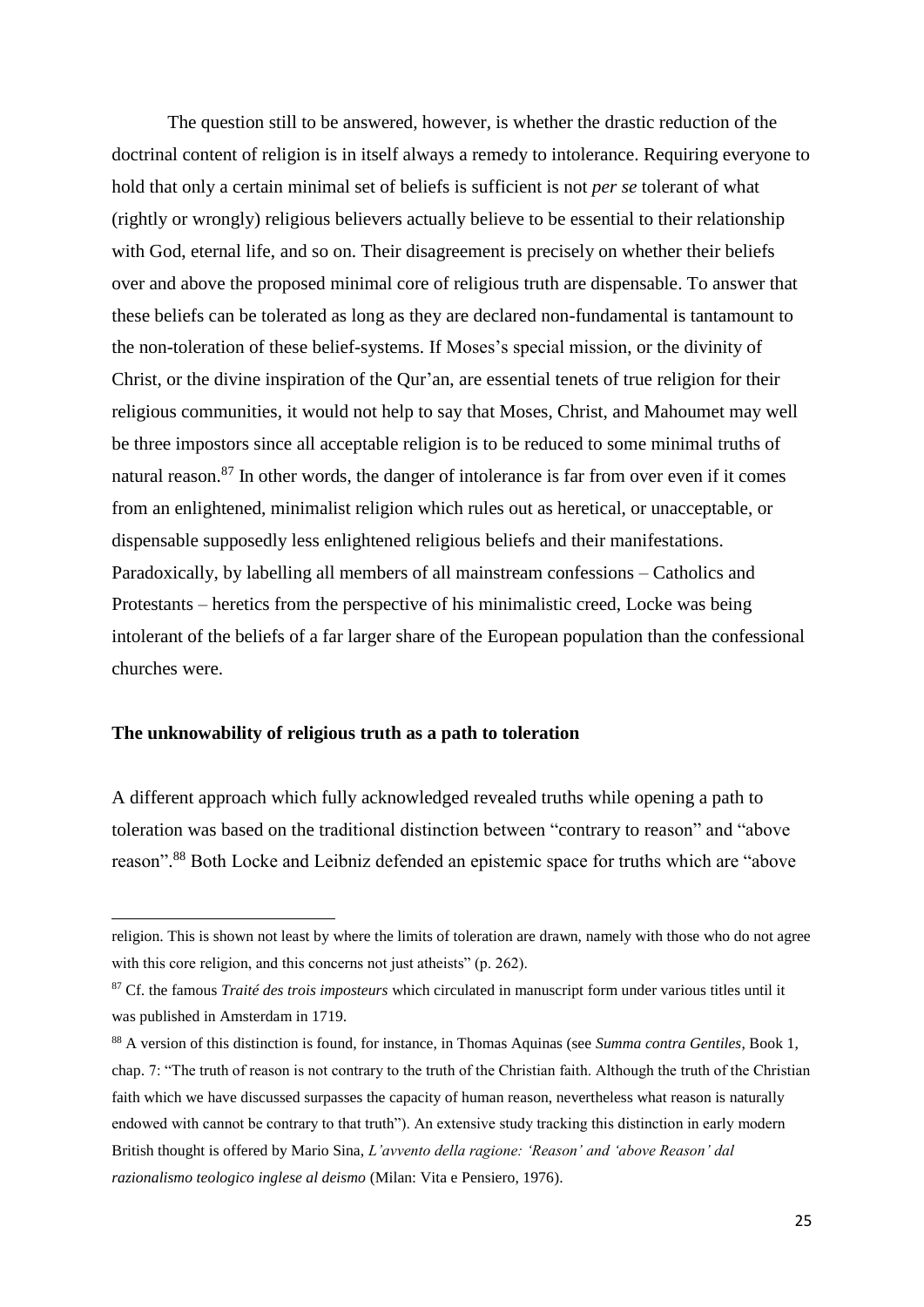reason," while adamantly rejecting the claim that there can be truths "against reason." Their religious epistemologies sharply distinguished between the sphere of knowledge and the sphere of belief and faith.<sup>89</sup> The proper epistemic sphere of faith was, for them, the sphere of truths "above reason" which are not *known* but *believed*. Such beliefs, however, ought to be rationally justified. In other words, according to their conceptions of knowledge, truths "above reason" are unknowable but not irrational.

This was not, however, a sceptical position, since the objective truth of revelation was fully endorsed.  $90$  In fact, according to them, there are also religious truths which are demonstrable (e.g. the existence of God) and which are, therefore, knowable. On the other hand, most religious truths cannot, in the strict sense of the term, be known, leading to a religious epistemology which is tolerant toward religious diversity.

Locke embedded these distinctions into the innovative conception of knowledge and its limits explored in the *Essay concerning Human Understanding*. "*Knowledge*," he wrote, "seems to me to be nothing but *the perception of the connexion and agreement, or disagreement and repugnancy of any of our Ideas.* In this alone it consists." It extends, therefore, only as far as we can perceive the agreement or disagreement between our ideas: "Where this Perception is, there is Knowledge, and where it is not, there, though we may fancy, guess, or believe, yet we always come short of Knowledge."<sup>91</sup>

When we cannot *perceive* (by intuition or demonstration) the agreement or disagreement amongst our ideas, we leave the sphere of knowledge and enter the sphere of judgment, <sup>92</sup> that is to say, we *judge* (as opposed to perceive) whether two or more ideas agree or disagree on the basis of testimony from others and external evidence. The sphere of judgement is the sphere of *belief*, defined by Locke as "admitting, or receiving any

<sup>&</sup>lt;sup>89</sup> It should be noted that also this distinction was not new. For instance, it is explicitly proposed by Thomas Aquinas in *Summa Theologiae* IIa IIae, q. 1, art. 4 and 5.

<sup>&</sup>lt;sup>90</sup> The claim that the roots of Locke's doctrine of toleration are to be found in theological scepticism is strongly rejected by Sina in 'Tolleranza religiosa e scetticismo in Locke.'

<sup>91</sup> Locke, *Essay*, Book IV, chap. i, § 2.

<sup>&</sup>lt;sup>92</sup> Locke, *Essay*, Book IV, chap. xiv, § 4 (Nidditch ed., p. 653): "Thus the Mind has two Faculties, conversant about Truth and Falshood. *First, Knowledge*, whereby it certainly perceives, and is undoubtedly satisfied of the Agreement or Disagreement of any *Ideas*. *Secondly, Judgment*, which is the putting *Ideas* together, or separating them from one another in the Mind, when their certain Agreement or Disagreement is not perceived, but *presumed* to be so; which is, as the Word imports, taken to be so before it certainly appears. And if it so unites, or separates them, as in Reality Things are, it is *right Judgment*." Cf. also Locke, *Essay*, Book IV, chap. xv, § 1.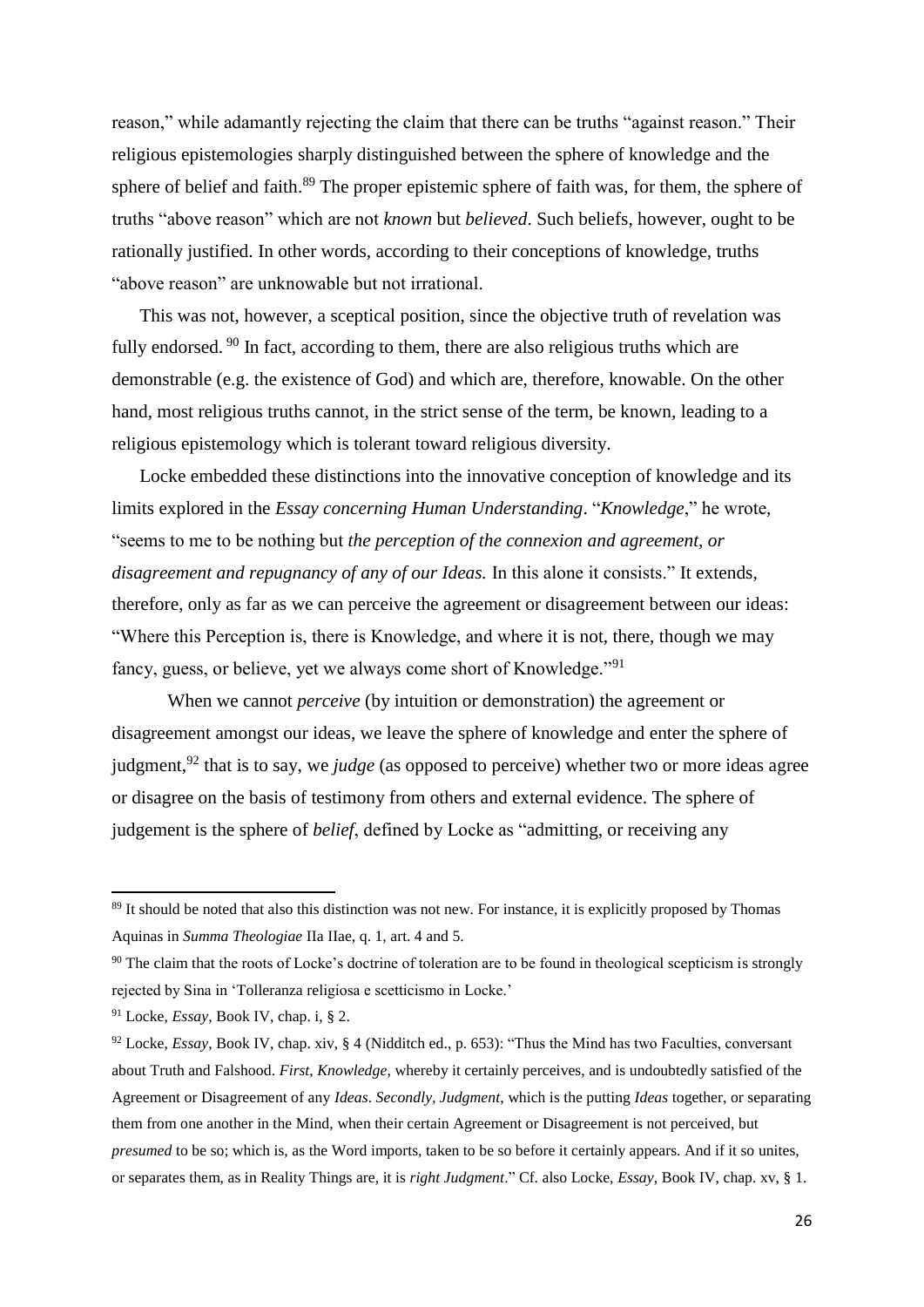Proposition for true, upon Arguments or Proofs that are found to perswade us to receive it as true, without certain Knowledge that it is so." Such belief or assent has degrees that range "from full *Assurance* and Confidence, quite down to *Conjecture, Doubt*, and *Distrust*."<sup>93</sup>

When testimony is from God himself, Locke continued, that is, when we are confronted with divine Revelation, our assurance of the truth of what is revealed is as strong as any certainty we reach through knowledge:

Besides those we have hitherto mentioned, there is one sort of Propositions that challenge the highest Degree of our Assent, upon bare Testimony, whether the thing proposed, agree or disagree with common Experience, and the ordinary course of Things, or no. The Reason whereof is, because the Testimony is of such an one, as cannot deceive, nor be deceived, and that is of God himself. This carries with it Assurance beyond Doubt, Evidence beyond Exception. This is called by a peculiar Name, *Revelation*, and our Assent to it, *Faith*: which as absolutely determines our Minds, and as perfectly excludes all wavering as our Knowledge it self; and we may as well doubt of our own Being, as we can, whether any Revelation from GOD be true. So that Faith is a setled and sure Principle of Assent and Assurance, and leaves no manner of room for Doubt or Hesitation.<sup>94</sup>

However, to avoid the risk of falling into religious fanaticism or "enthusiasm," we must be sure that what we are believing is a genuine divine revelation, and not something absurd or irrational. Locke distinguished therefore between propositions which are "according to reason," propositions which are "against reason," and propositions which are "above reason" – the latter constituting, as we have seen, the proper sphere of faith.<sup>95</sup>

Leibniz proposed a similar religious epistemology.<sup>96</sup> "A truth will never be against reason," we read in the *Theodicy*, "and very far from a dogma fought and refuted by reason

<sup>93</sup> Locke, *Essay*, Book IV, chap. xv, § 2 and 3.

<sup>94</sup> Locke, *Essay*, Book IV, chap. xvi, § 14.

<sup>95</sup> Cf. Locke, *Essay*, Book IV, chap. xvii, § 23 and chap. xviii, § 6.

<sup>96</sup> For a full discussion see Maria Rosa Antognazza, 'Faith and Reason' in Maria Rosa Antognazza (ed.), *The Oxford Handbook of Leibniz* (Oxford: Oxford University Press, forthcoming) and 'The Conformity of Faith with Reason in the "Discours Préliminaire" of the *Theodicy*' in Paul Rateau (ed.), *Lectures et interprétations des Essais de théodicée de G. W. Leibniz* [*Studia Leibnitiana* Sonderhefte 40] (Stuttgart: Steiner, 2011), pp. 231-45.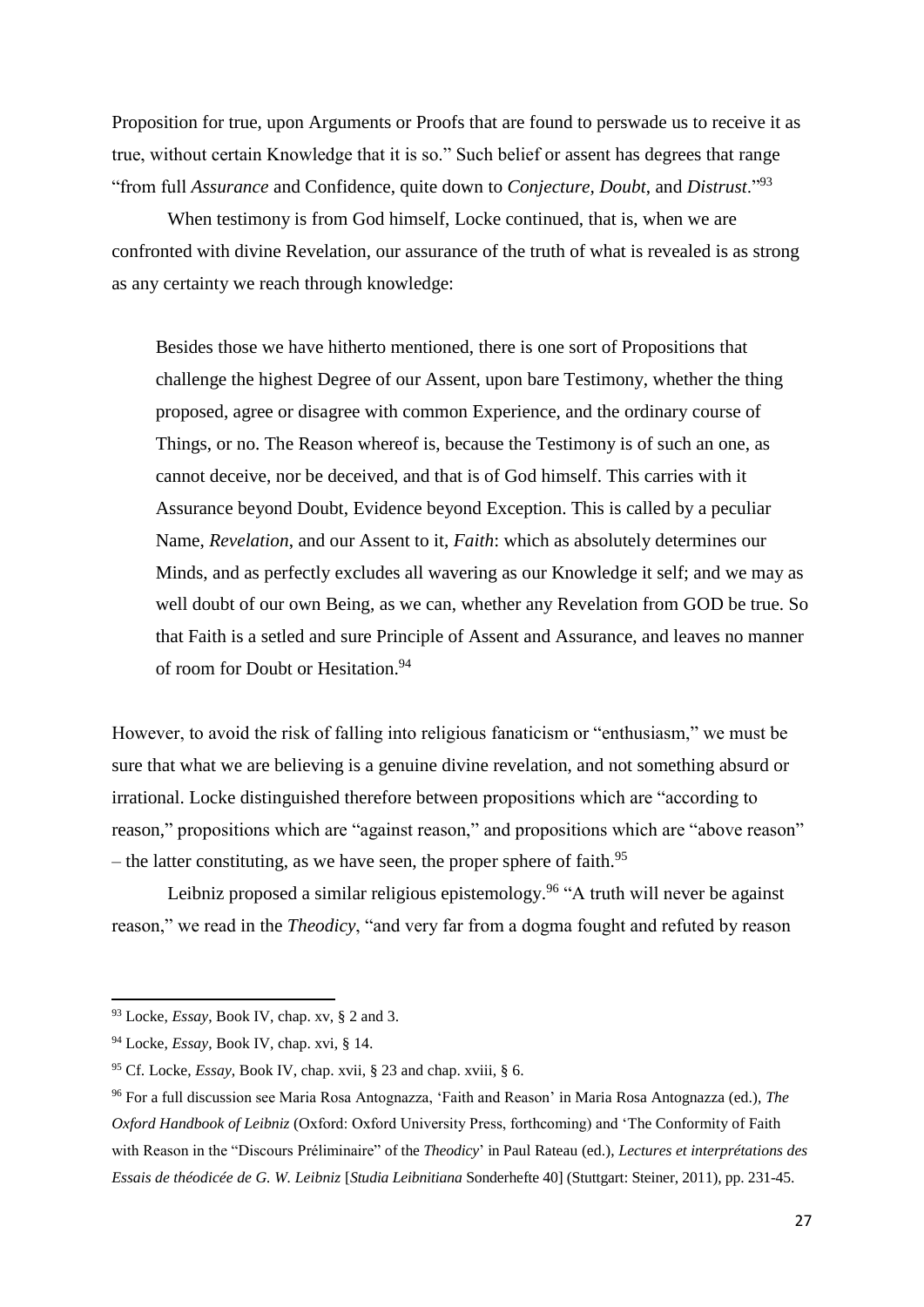being incomprehensible, one can say that nothing is easier to comprehend nor more manifest than its absurdity."<sup>97</sup> Truths, however, can be "above reason":

what is against reason is against the absolutely certain and indispensable truths; and what is above reason, is only against what one commonly experiences or comprehends. … This distinction is certainly well founded. A truth is above reason, when our spirit (or even every created spirit) cannot comprehend it: and such is, in my opinion, the Holy Trinity; such are the miracles reserved to God alone, as, for example, the Creation; such is the choice of the order of the Universe, which depends on the Universal Harmony, and on the distinct knowledge of an infinite number of things at once.<sup>98</sup>

But how can we be assured that a proposition which we "cannot comprehend" is not merely "above reason" but "contrary to reason"? In other words, how can we test the noncontradictoriness of what is "above reason"? Leibniz tackled the problem head-on, devising a sophisticated religious epistemology based on the notion of "presumption". For doctrines "above reason," the non-contradictoriness of which cannot be positively demonstrated, one can appeal to a "presumption" of possibility which remains valid until there is proof to the contrary, that is, until someone is able to demonstrate impossibility. In other words, putative revealed doctrines are 'innocent' until proved 'guilty'. A religious believer is rationally justified in holding them as true, on the basis of motives of credibility such as a long ecclesiastical tradition, until a proof of contradictoriness is forthcoming.<sup>99</sup>

Moreover, Leibniz noted, presumption "has the power to shift the *onus probandi in adversarium*, or of charging the opponent with the burden of proof."<sup>100</sup> The task of the believer is merely to respond to objections against the possibility of doctrines held as true, not to present positive arguments in their favor. The believer's bet is that there will be no proof of

<sup>97</sup> Leibniz, *Theodicy*, 'Preliminary Discourse', § 23; GP VI, 64.

<sup>98</sup> Ibid.

<sup>99</sup> See, for instance, Leibniz's early *Defensio Trinitatis*: "Until the contrary has been more adequately proved, we will continue to maintain this statement: that the Son and the Holy Spirit are he who is the one God" (A VI, 1, 520); "Anything is presumed [to be] possible until the contrary is proved" (A VI, 1, 522). Later on, in 1702, Leibniz repeated (GP III, 444): "possibility is always presumed and must be held as true until impossibility is proved." <sup>100</sup> GP III, 444.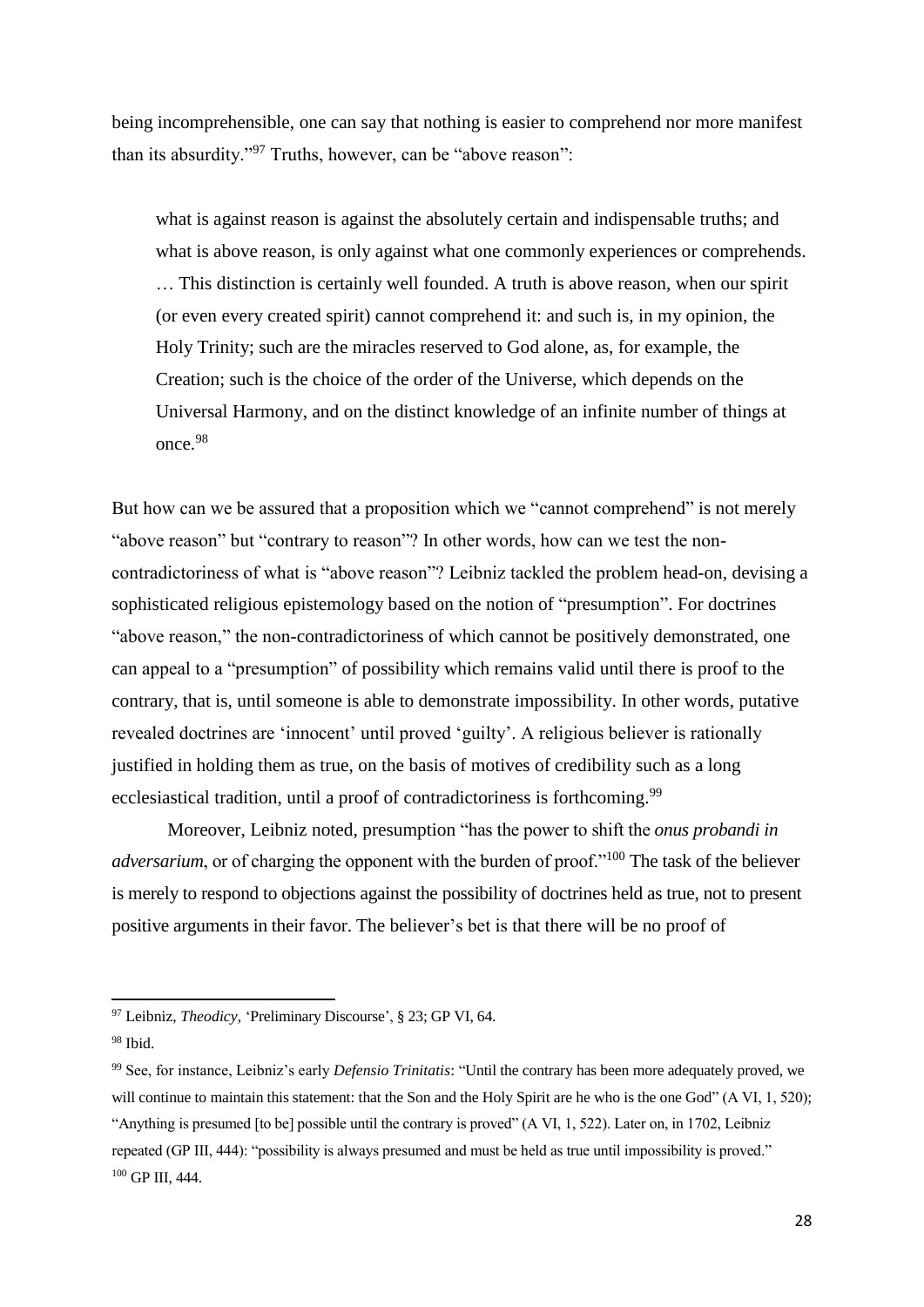contradictoriness since an authentic revelation can never be against reason.<sup>101</sup> In principle, however, it cannot be excluded that what was believed to be true could in fact be demonstrated to be false, and hence not at all a divine revelation. "Faith is to believe," Leibniz thought, and "to believe is to hold as true [verum putare]" as opposed to *knowing* that something is true.<sup>102</sup> As in the case of *any* belief, the possibility of error could not be excluded.

In this way, belief in objective revealed truth was wedded by both Locke and Leibniz to a more humble epistemic attitude that does not claim knowledge of truths above reason, and "does not imagine that reason is always on its side."<sup>103</sup> After all, as Locke noted in the *Letter concerning Toleration*, "every Church is Orthodox to it self; to others, Erroneous or Heretical."<sup>104</sup>

A more radical affirmation of the unknowability of religious truth was found in the author most directly targeted by the 'Preliminary Discourse' of Leibniz's *Theodicy*, namely, Pierre Bayle. In his enormously influential *Dictionaire historique et critique*, Bayle claimed that reason was "a way which leads astray," "a principle of destruction, and not of edification," due to its relentless doubting.<sup>105</sup> Most importantly, reason could not reconcile the presence of evil in the world with the Christian conception of an omnibenevolent, omniscient, and omnipotent God.<sup>106</sup> This failure, however, was a consequence of human reason's weakness and should not result in a rejection of revelation. Rather, in matters of faith, reason should be silenced, fully acknowledging its incapacity to attain what is superior to it.<sup>107</sup> Religious truths handed down by revelation were not denied. But, as regards religion,

<sup>&</sup>lt;sup>101</sup> Cf. Thomas Aquinas, *Summa Theologiae* I, q. I, a. 8: "since faith is based on infallible truth, and it is impossible to demonstrate the contrary of truth, it is evident that arguments brought against faith are not demonstrations but arguments that can be answered".

<sup>102</sup> *Commentatiuncula de judice controversiarum*, c. 1669-1670 (A VI, 1, 550).

<sup>&</sup>lt;sup>103</sup> Leibniz's remark on a letter by Paul Pellisson-Fontanier of 4 September 1690 (A I, 6, 87). Cf. Maria Rosa Antognazza, 'Leibniz and Religious Toleration: the Correspondence with Paul Pellisson-Fontanier', *American Catholic Philosophical Quarterly*, 76/4 (2002), 601-22 and 'Leibniz's doctrine of toleration: philosophical, theological and pragmatic reasons' in J. Parkin and T. Stanton (eds.), *Natural Law and Toleration in the Early Enlightenment* (Oxford: Oxford University Press – The British Academy, 2013), pp. 139-64.

<sup>104</sup> Locke, *Letter concerning Toleration*, p. 16.

<sup>105</sup> Pierre Bayle, *Dictionaire historique et critique*, 2nd ed. (Rotterdam, 1702), pp. 2432 and 2026.

<sup>106</sup> Cf. Bayle, *Dictionaire*, article 'Manichéens', D.

<sup>107</sup> Cf. for instance Bayle, *Dictionaire*, articles 'Bunel', E; 'Pyrrhon', G.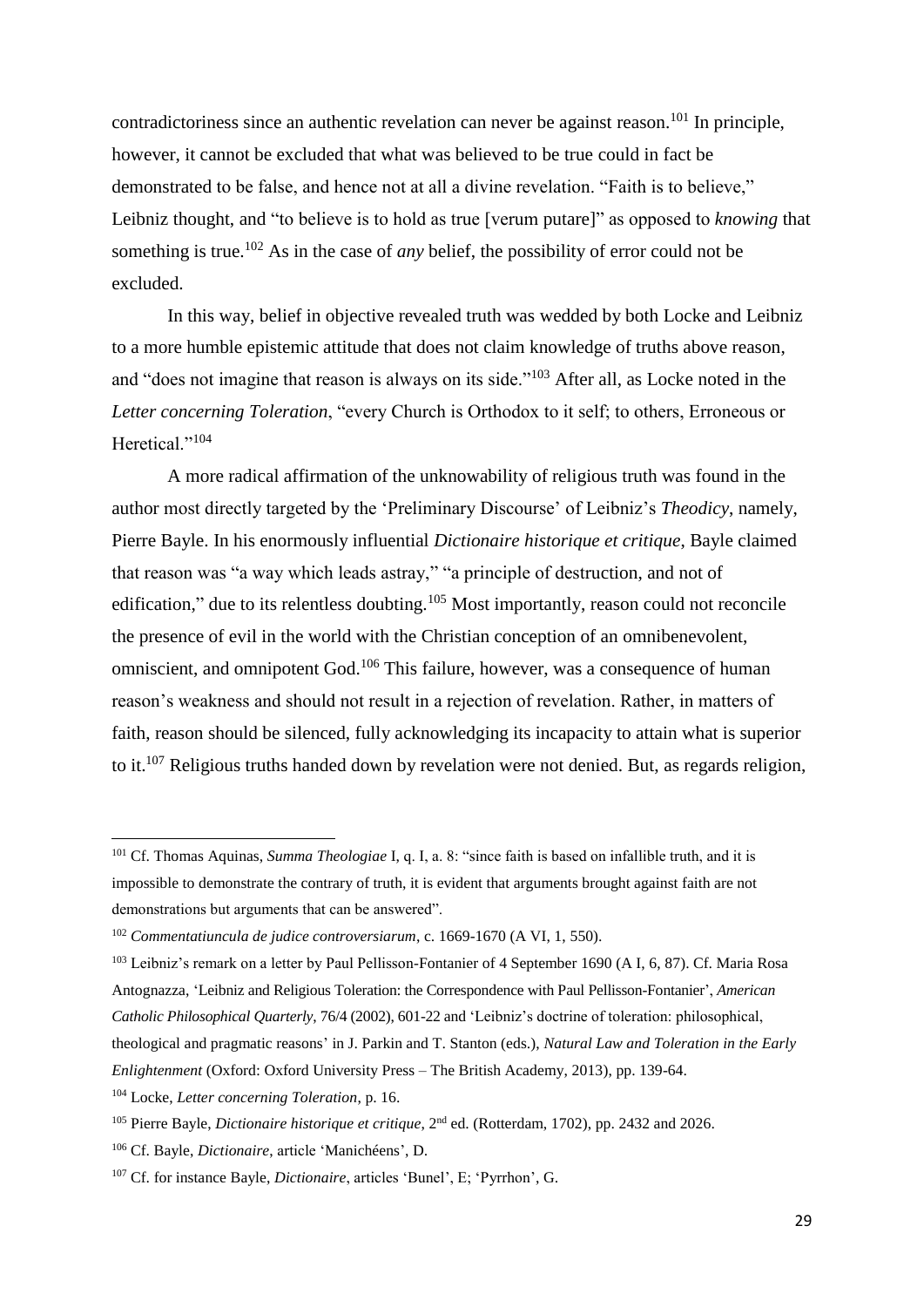no one could claim to *know* to be in possession of absolute truth. <sup>108</sup> Thus, in the *Philosophical Commentary*, Bayle argued:

If you demand any thing further [than searching for the Truth], it's plain you demand that a Man shou'd fix his Love and Zeal on nothing but absolute Truth, known certainly and acknowled'g for such. Now it is impossible, in our present state, to know certainly that the Truth which to us appears such (I speak here of the Truths of Religion in particular, and not of the Propertys of Numbers, or the first Principles of Metaphysics, or Geometrical Demonstrations) is absolutely and really the Truth … It's plain then, we can't by any infallible Mark or Character distinguish what is really Truth when we believe it[.] $109$ 

This epistemic status of religious truth constituted one of the pillars of Bayle's doctrine of toleration.<sup>110</sup> Once acknowledged, Catholics and Protestants alike could no longer maintain that their use of coercion was justified by their knowledge of possessing truth. Given human epistemic weakness, the only thing one could do was to follow what sincerely *appeared* true to his/her individual conscience, abandoning any pretence of *knowledge* of absolute religious truths to be forced upon others.

## **Religious truth as a path to toleration**

Revealed truth embraced by faith could, in turn, help ground an inclusive theory of toleration. The aim of Bayle's massive *Philosophical Commentary* on the words of Luke 14.23, "Compel them to come in, that my house may be full" was to reject a literal interpretation justifying religious coercion. Such an interpretation, Bayle argued, was contrary to the spirit of the gospel: $111$ 

<sup>108</sup> Forst, *Toleration in Conflict*, argues against a sceptical interpretation of Bayle's position, tentatively suggesting the neologism of "rational fideism" (p. 257, footnote 183). His conclusion is that "Bayle was the first thinker to develop this notion of 'reasonable faith' in such a consistent way" (p. 257). It seems to me, however, that Locke and Leibniz developed robustly consistent notions of 'reasonable faith' without sliding, like Bayle, into fideism and its possible 'enthusiastic' excesses (to use Locke's phrase).

<sup>109</sup> Bayle, *Philosophical Commentary*, pp. 261-2. See also pp. 263, 272.

<sup>110</sup> Cf. Forst, *Toleration in Conflict*, pp. 238-65.

<sup>111</sup> See in particular Bayle, *Philosophical Commentary*, Part I, ch. 3.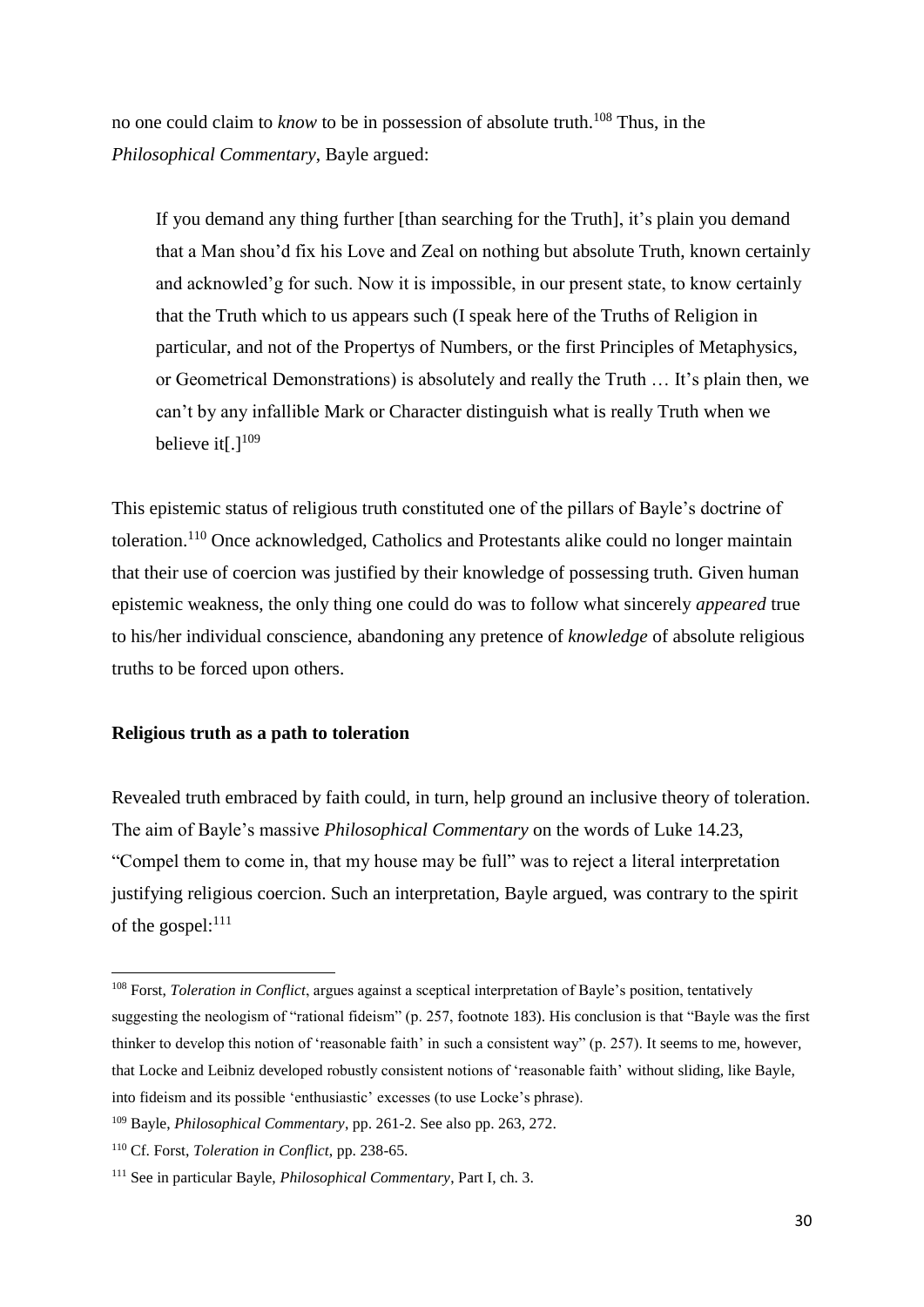The more any Religion requires the Heart, the Good-will, a Persuasion thorowly enlighten'd, and a reasonable Service, as the Gospel does, the farther it shou'd be from any kind of Constraint. I observe in the second place, that the principal Character of Jesus Christ, and, if I may say it, the reigning Qualitys of His Soul, were Humility, Meekness, and Patience $[.]^{112}$ 

Similar considerations contributed to reorienting Locke's views on toleration from their initial focus on juridical issues,  $113$  to a more capacious theory appealing to the teaching of the New Testament itself. Especially in the context of the Protestant's emphasis on the direct reading of Scripture, this line of argument provided a path followed by a number of authors.

Toleration, Leibniz wrote, is "necessary on account of the principle of Christian charity";<sup>114</sup> "it is clear that the spirit of Christianity should lead to mildness".<sup>115</sup> In his *Institutiones Theologicae* (1650–51), Episcopius had already proclaimed the opposition between coercion and "the law of charity, clemency and grace" promulgated by Jesus Christ.<sup>116</sup> Revisiting the history of the inquisition, Limborch denounced the contrariety of persecution to the original teaching of the Gospel and of the primitive Church. "The precepts of the Gospel themselves," he noted, "exude only charity and love; the Saviour calls charity his new precept, from which he wishes his disciples to be recognized. But nothing is more opposed to charity than the punishment of the errant".<sup>117</sup> Locke's *Letter concerning Toleration*, addressed to Limborch himself, took as its point of departure precisely this sort of theological considerations:

<sup>112</sup> Bayle, *Philosophical Commentary*, p. 83. See also p. 84.

<sup>113</sup> Cf. the two early *Treatises on Government*.

 $114$  A I, 14, 691.

<sup>115</sup> A I, 4, 341. Cf. also *Oeuvres de Leibniz,* ed. by A. Foucher de Careil, 2nd ed. (Paris, 1869), vol. 2, p. 173: "Charity (which is the highest of virtues), the love of peace, so recommended by Jesus-Christ, and the proofs of Christian moderation given for such a long time by this side [i.e. the Lutherans], demand that we omit nothing now which is in our power and which could serve to remove or diminish the unfortunate schism which is so harmful to souls and which has rent the West for over a century and a half.]"

<sup>116</sup> Cf. Episcopius, *Institutiones Theologicae*, Book III, chap. 9, 2, in Episcopius, *Opera Theologica*, I/I, 2nd ed. (London, 1678), p. 104.

<sup>117</sup> Philipp van Limborch, *Historia Inquisitionis* (Amsterdam, 1692), p. 2.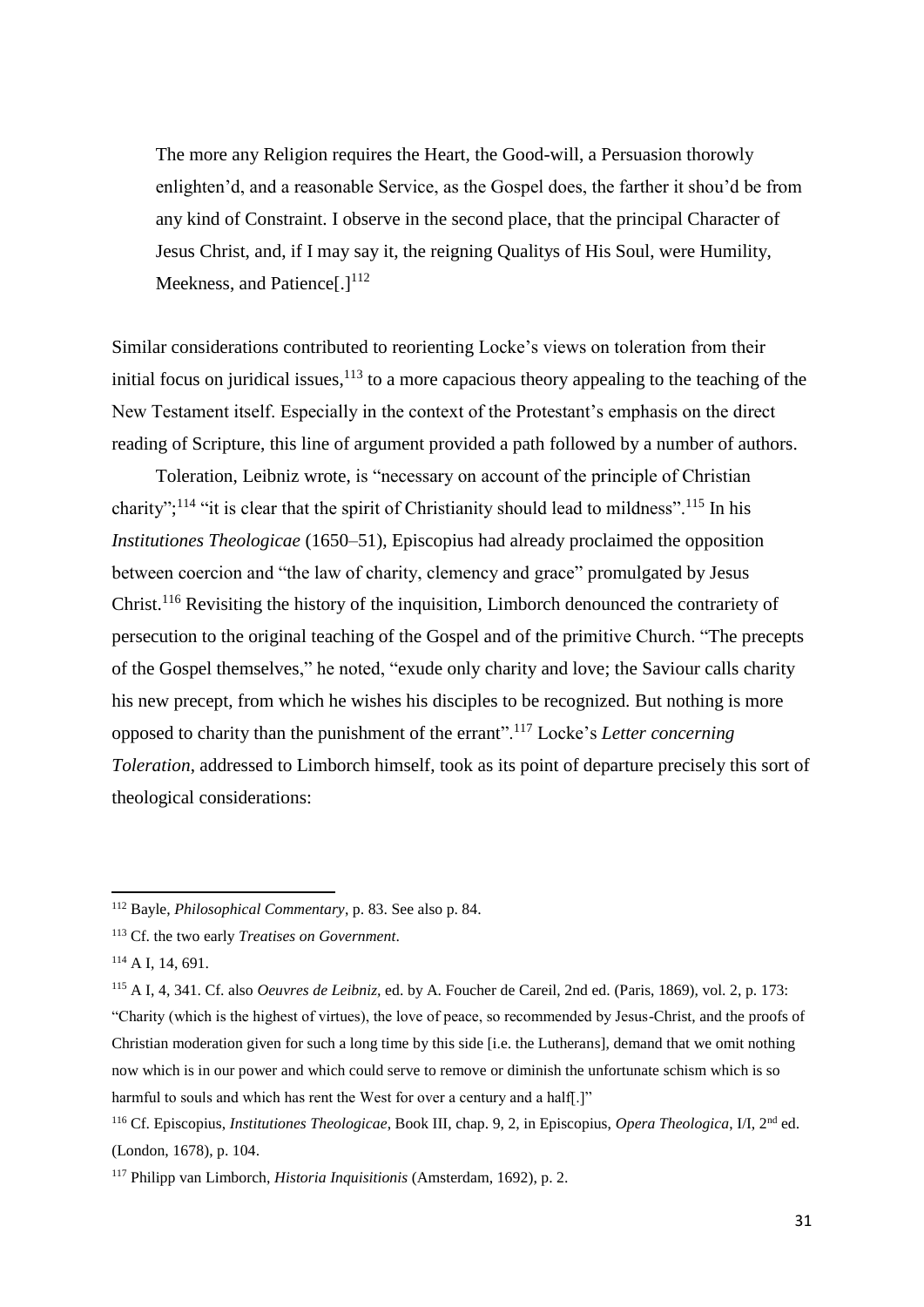I esteem that Toleration to be the chief Characteristical Mark of the True Church. For whatsoever some People boast of the Antiquity of Places and Names, or of the Pomp of their Outward Worship; Others, of the Reformation of their Discipline; All, of the Orthodoxy of their Faith; (for everyone is Orthodox to himself:) These things, and all others of this nature, are much rather Marks of Men striving for Power and Empire over one another, than of the Church of Christ. Let any one have never so true a Claim to all these things, yet if he be destitute of Charity, Meekness, and Good-will in general toward all Mankind, even to those that are not Christians, he is certainly yet short of being a true Christian himself.<sup>118</sup>

## **Universal truth, natural law, and natural rights as a path to toleration**

On the other hand, a line of argument drawing on the teaching of the gospel could not claim the universality needed for a theory of toleration fully sharable also by non-Christians. Many of the authors appealing to Scripture to ground toleration, however, took the view that the relevant teaching of the gospel agreed with natural reason. Thinkers like Leibniz would argue that since both reason and revelation come from God, there could be no opposition between them.<sup>119</sup> It was, therefore, far from surprising that universal moral truths discoverable by natural reason, and inscribed in human nature by its creator, were in conformity with the gospel. Most importantly for the matter at hand, the gospel's golden rule "do to others what you would have them do to you,"<sup>120</sup> in both his positive and negative formulations, endorsed a universal rule of reciprocity to which "the light of nature, or the first principles of reason universally receiv'd" already led.<sup>121</sup>

<sup>118</sup> Locke, *Letter concerning Toleration*, p. 1. The examples of Locke and Limborch show with particular clarity how religious truth minimalism of a doctrinal sort could be combined with appeals to the model of Christ as the bearer of a morally edifying religious truth which supports toleration.

<sup>119</sup> *Theodicy*, 'Preliminary Discourse', §§ 39, 61. This thesis, of course, was not novel. See for instance Aquinas, *Summa Contra Gentiles*, Book 1, chaps 3-8.

<sup>&</sup>lt;sup>120</sup> See Matthew 7:12 and Luke 6:31. The negative form "do not do to others what you would not like done to yourselves" is attested in Tob. 4:15 and in 2nd century Christian documents. The 'golden rule' is found also in various forms in Jewish, Ancient Greek, and Roman writings, and in Confucius.

<sup>121</sup> Cf. Bayle, *Philosophical Commentary*, p. 65 and part I, ch. 3. Forst, *Toleration in Conflict*, identifies this rule of reciprocity, independent of particular religious assumptions, as one of the two complementary elements of a novel normative-epistemological foundation by Bayle of a general theory of toleration (see esp. pp. 246-50, 255, 264). In their introduction to Bayle's *Philosophical Commentary*, John Kilcullen and Chandran Kukatas stress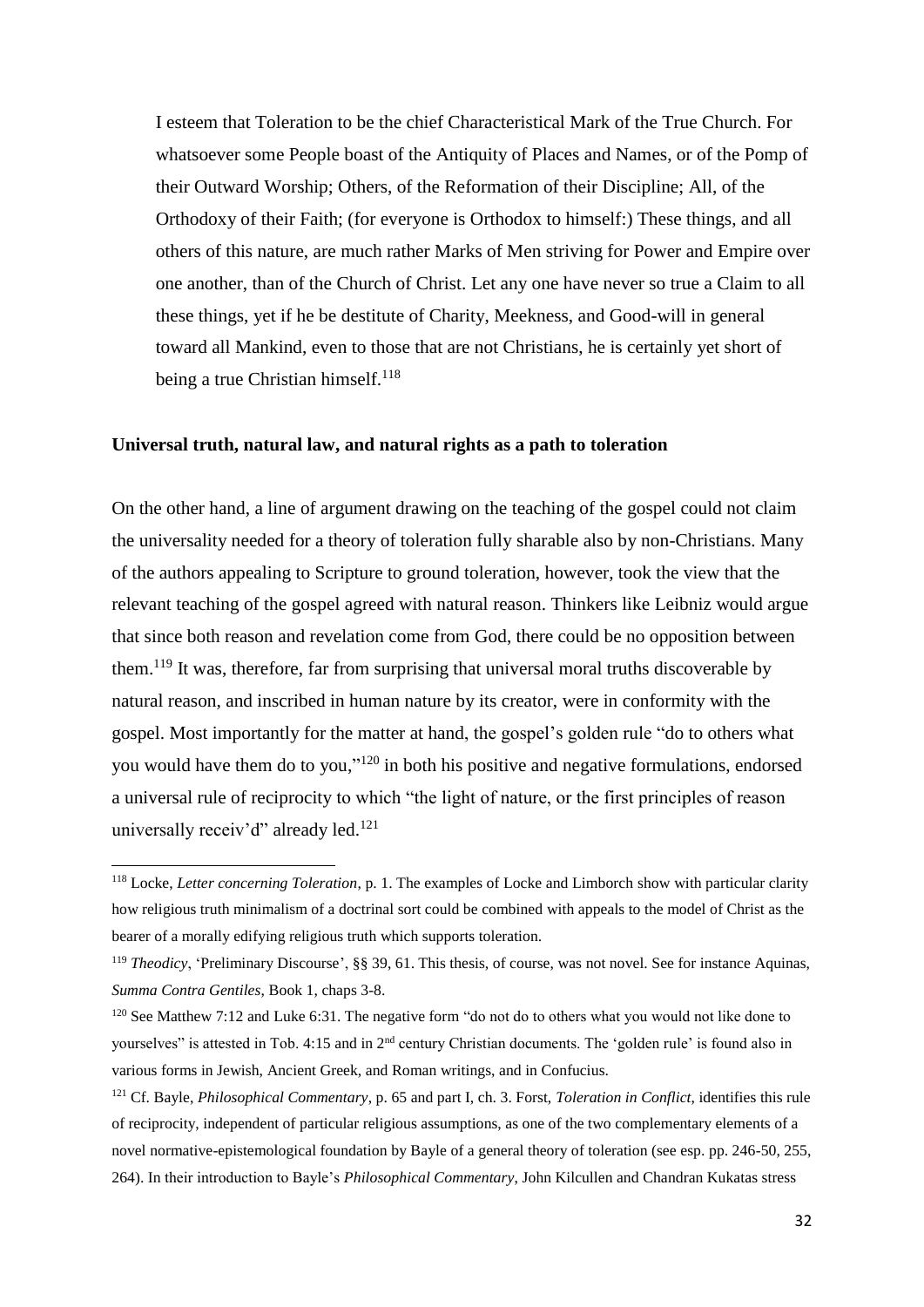'Universality' was precisely the missing element of other approaches to toleration. Only a theory grounded in universal truths, presented by the natural light of reason common to all human beings, could aspire to true generality. This stress on universality was in itself nothing new to the early modern period. In fact, it constituted the backbone of medieval theories of natural law of which Thomas Aquinas had given the most influential formulation. In one of his writings, Aquinas stated that the natural law "is nothing other than the light of intellect infused within us by God. Thanks to this, we know what must be done and what must be avoided. This light or this law has been given by God to creation."<sup>122</sup>

As the "participation in the rational creature of the eternal law" governing all creatures, the natural law was conceived by Aquinas as proper to human nature and as universally shared by humankind due to its being a manifestation of natural reason. "The light of natural reason," he concluded, "whereby we discern what is good and what is evil, which is the sphere of pertinence of natural law, is nothing else than an imprint on us of the Divine light."<sup>123</sup>

In the sixteenth and seventeenth centuries, the grounding of natural law in eternal reason was sized upon by Jesuit thought to stress the independence of natural law from any will, including the will of God.<sup>124</sup> Francisco Suarez distinguished between 'content' and 'form' of natural law. Grotius went further, attempting to show that not only the 'content' of natural law would be valid independently of God's will; there could be 'obligation' to follow the natural law even without God because the honouring of rights was good and obligatory in itself.<sup>125</sup> In this way, Grotius prepared the ground for a notion of moral autonomy of human beings on which a general and principled theory of toleration could be founded.

that "the mark of Bayle's intellectual style is his energetic effort to argue from 'common principles'" (p. xxi) and that, for him, "natural law must guide the interpretation of religious doctrine." (p. xvi)

<sup>122</sup> Thomas Aquinas, *In Duo Praecepta Caritatis et in Decem Legis Praecepta Expositio*, c. I, in *Opuscola Theologica*, vol. II: *De re spirituali* (Turin – Rome: Marietti, 1954), p. 245.

<sup>123</sup> Thomas Aquinas, *Summa Theologiae* Ia-IIae, q. 91, a. 2. The key texts for the formulation of Aquinas's theory of natural law are questions 90-7 in *Summa Theologiae* Ia-IIae. See especially question 94.

<sup>124</sup> See Knud Haakonssen, 'Natural law' in Lawrence C. Becker and Charlotte B. Becker (eds.), *Encyclopedia of Ethics*, (New York: Routledge, 2001), vol. II, and Knud Haakonssen, *Natural Law and Moral Philosophy: from Grotius to the Scottish Enlightenment* (Cambridge: Cambridge University Press, 1996), chap. 1.

<sup>125</sup> See Haakonssen, *Natural Law and Moral Philosophy*, pp. 26-9. For an illuminating account of the journey from natural law to natural rights as underived fundamental moral features of human beings, see ibid. ch. 10. For Grotius's definition of right/rights (*jus/jura*) see Hugo Grotius, *De jure belli ac pacis* [*The law of war and peace*], I.1.iii-iv and ix.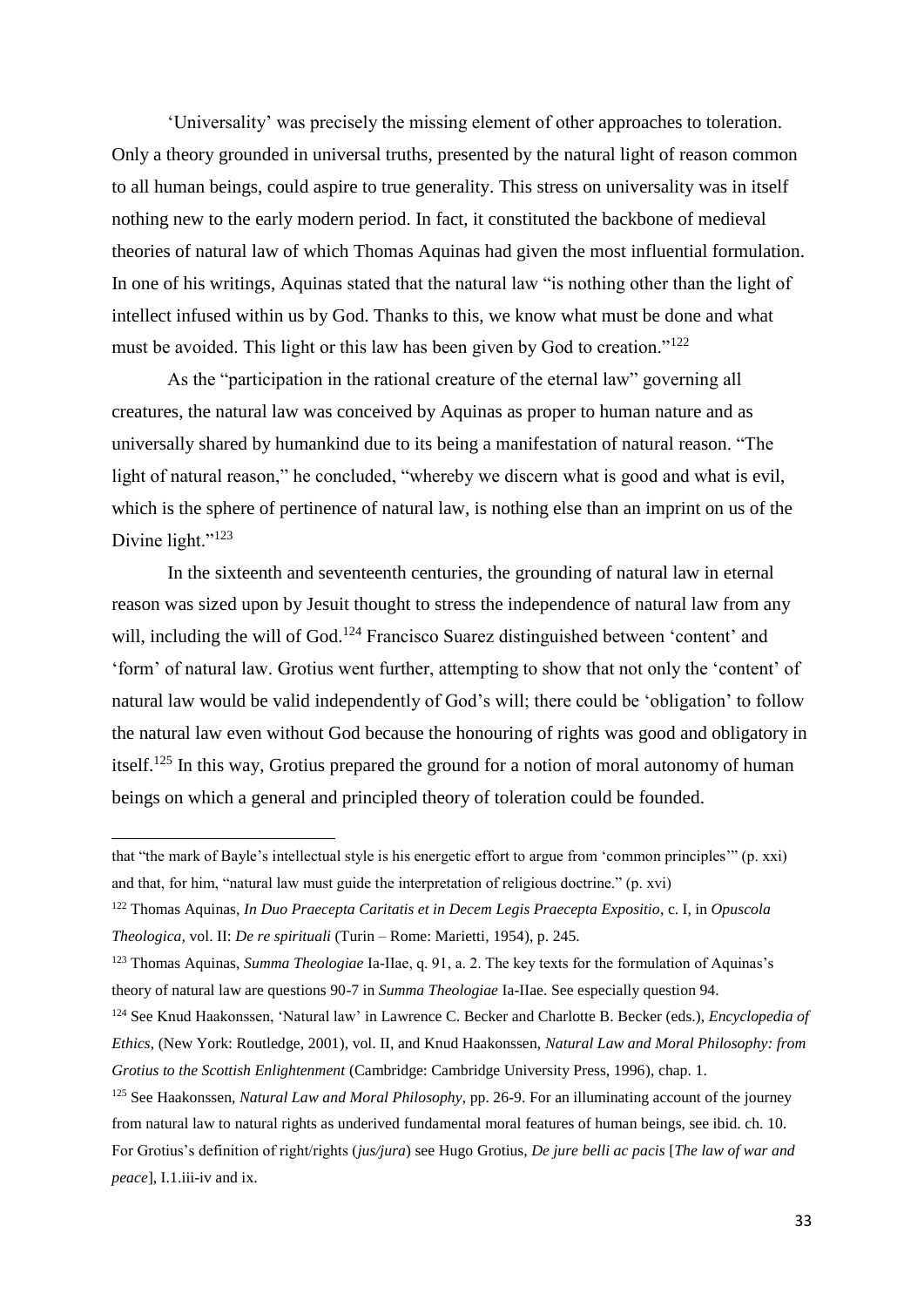Independently of particular religious views, or even of any reference to God, human beings could appeal to a universal rule of reciprocity presented by the natural light of reason.<sup>126</sup>

It was this light, Bayle strongly argued, that unequivocally rejected a literal interpretation of Luke's *Compelle intrare*. <sup>127</sup> According to Bayle, although natural reason was unable to attain religious truths, it did know moral principles, notably "the natural Idea of Equity" which regulated all other moral laws:

We can never be assur'd of the truth of any thing farther than as agreeable to that primitive and universal Light, which God diffuses in the Souls of Men, and which infallibly and irresistibly draws on their Assent the moment they lend their Attention. … my meaning is, that all moral Laws, without exception, ought to be regulated by that natural Idea of Equity, which, as well as metaphysical Light, *enlightens every Man coming into the World*. 128

Leibniz, on his part, appealed to the "natural right [droit naturelle] to express what one believes to be the truth," to cast doubts on the "right to proceed … to the ultimate punishment" even in the case of atheists. It is not opinions but actions which are punishable and, most importantly, it is "natural right" which provides the criteria for identifying intolerable actions:

it is against natural right to punish someone because he is of some opinion, no matter which, as opposed to punishing someone for some actions; *for the penalty for one who is mistaken is to be taught*. And again, I do not believe that we have the right to punish someone with corporal pains for actions which he undertakes in accordance with his opinion, and which he believes his conscience obligates him to perform, unless these actions are evil in themselves, manifestly contrary to natural right. As if someone wanted to trouble the State and use violence and poison for a religious principle.<sup>129</sup>

<sup>126</sup> On the importance of the notions of moral autonomy and reciprocity see Forst, *Toleration in Conflict*, esp. pp. 246-7, 427-8.

<sup>127</sup> See Bayle, *Philosophical Commentary*, chap. 1. Cf. also ibid. p. 84.

<sup>128</sup> Ibid. p. 69.

 $129$  Leibniz to Ernst von Hessen-Rheinfels,  $4/14$  August 1683 (A I, 3, 535).